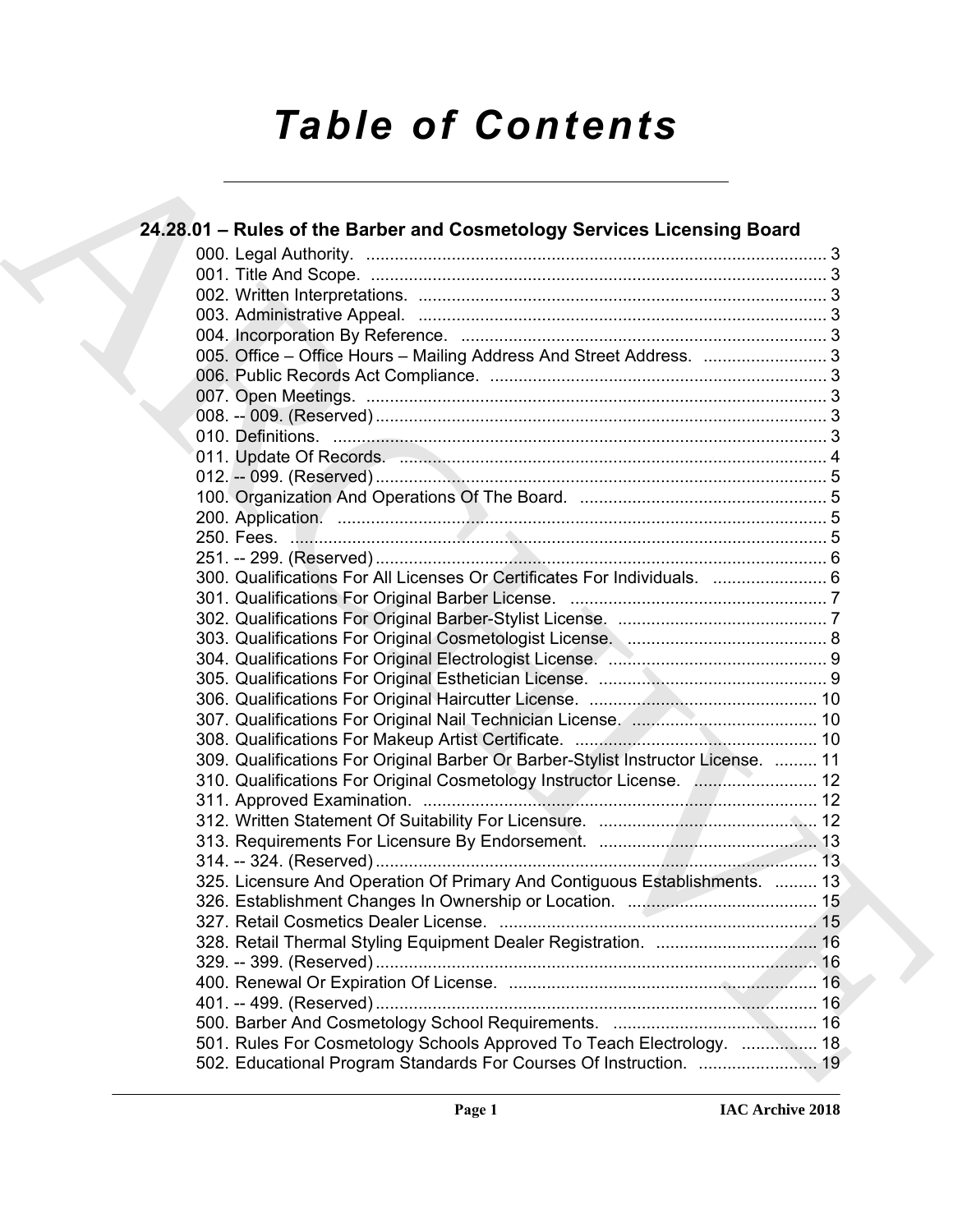## *Table of Contents (cont'd)*

| 851. Safety And Disinfection For Establishments And Schools.  25               |  |
|--------------------------------------------------------------------------------|--|
| 852. Safety And Disinfection For Retail Cosmetics Dealer Facilities            |  |
| 853. Safety And Disinfection For Retail Thermal Styling Dealer Facilities.  28 |  |
|                                                                                |  |
|                                                                                |  |
|                                                                                |  |
|                                                                                |  |
|                                                                                |  |
|                                                                                |  |
|                                                                                |  |
|                                                                                |  |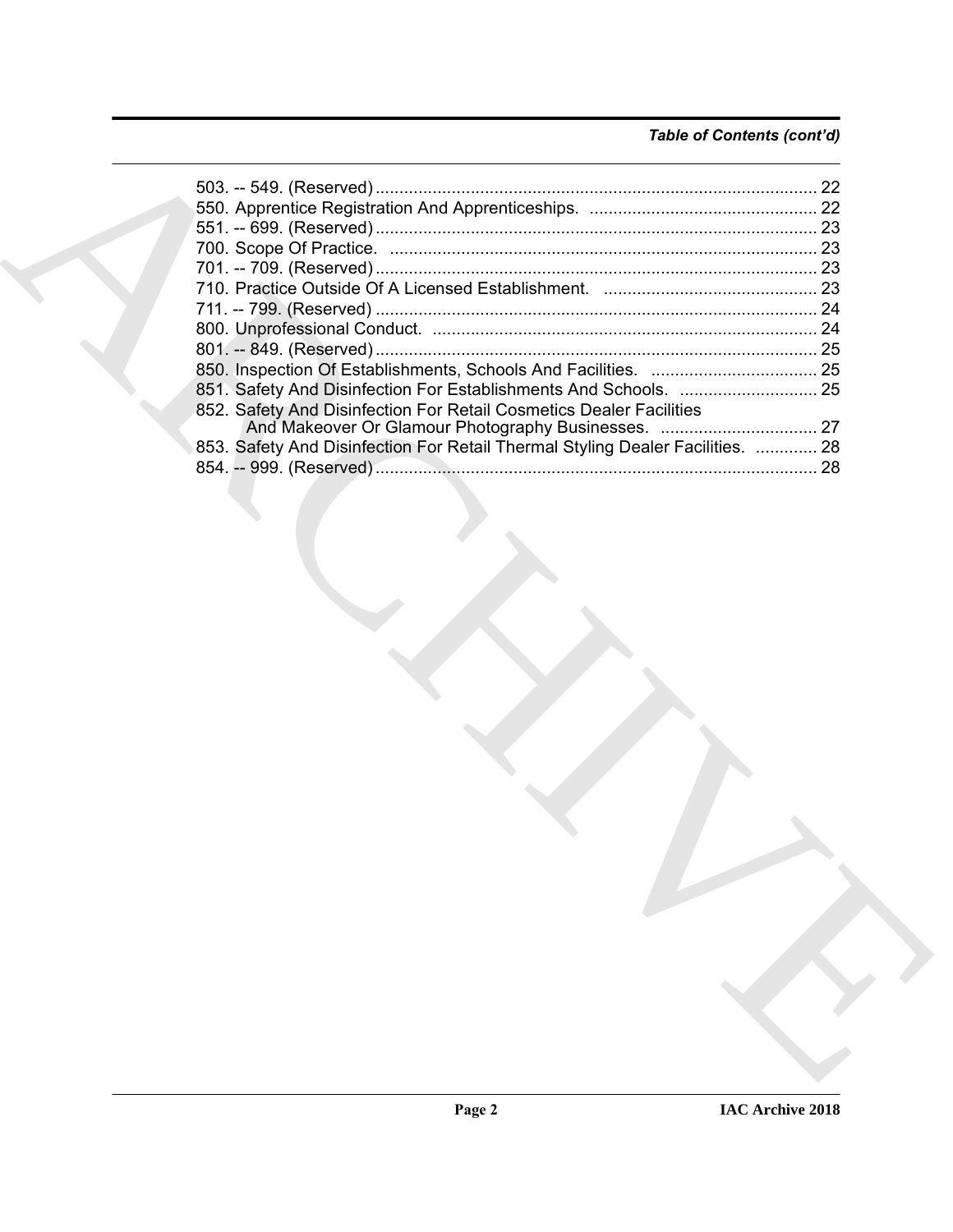#### **IDAPA 24 TITLE 28 CHAPTER 01**

#### <span id="page-2-0"></span>**24.28.01 – RULES OF THE BARBER AND COSMETOLOGY SERVICES LICENSING BOARD**

#### <span id="page-2-16"></span><span id="page-2-1"></span>**000. LEGAL AUTHORITY.**

These rules are hereby prescribed and established pursuant to the authority vested in the Barber and Cosmetology Services Licensing Board by the provisions of Section 54-5806, Idaho Code. (7-2-18)T

#### <span id="page-2-20"></span><span id="page-2-2"></span>**001. TITLE AND SCOPE.**

**01.** Title. The rules shall be cited as IDAPA 24.28.01, "Rules of the Barber and Cosmetology Services g Board." (7-2-18) Licensing Board."

**02. Scope**. These rules implement the purposes and intent of Chapter 58, Title 54, Idaho Code to regulate the professions of barbering and cosmetology in the interest of the public health, safety, and welfare.

 $(7-2-18)T$ 

#### <span id="page-2-21"></span><span id="page-2-3"></span>**002. WRITTEN INTERPRETATIONS.**

In accordance with Section 67-5201(19)(b)(iv), Idaho Code, the Board may have written statements that pertain to the interpretation of the rules of this chapter, or to the documentation of compliance with the rules of this chapter. Such interpretations, if any, are available for public inspection and copying at cost in the main office of the Bureau of Occupational Licenses. (7-2-18)T

#### <span id="page-2-11"></span><span id="page-2-4"></span>**003. ADMINISTRATIVE APPEAL.**

Administrative appeals shall be governed by the Administrative Procedure Act, Chapter 52, Title 67, Idaho Code and IDAPA 04.11.01, "Idaho Rules of Administrative Procedure of the Attorney General." (7-2-18)T

#### <span id="page-2-15"></span><span id="page-2-5"></span>**004. INCORPORATION BY REFERENCE.**

There are no documents incorporated by reference into this rule. (7-2-18)T

#### <span id="page-2-17"></span><span id="page-2-6"></span>**005. OFFICE – OFFICE HOURS – MAILING ADDRESS AND STREET ADDRESS.**

**CHAPTER 01**<br> **CHAPTER 01**<br> **CHARC[HI](mailto:bcb@ibol.idaho.gov)[V](http://www.ibol.idaho.gov)E SCHOOL AND CONTROL CONTROL CONTROL AND CONTROL CONTROL CONTROL CONTROL CONTROL CONTROL CONTROL CONTROL CONTROL CONTROL CONTROL CONTROL CONTROL CONTROL CONTROL CONTROL CONTROL CONTROL 01. Location and Contact Information**. The office of the Barber and Cosmetology Services Licensing Board is located within the Bureau of Occupational Licenses, 700 W. State Street, Boise, Idaho 83702, P.O. Box 83720, Boise, Idaho 83720-0063. The telephone number of the Board is (208) 334-3233 and the fax number is (208) 334-3945. The Board's email address is  $bcb$ @ibol.idaho.gov. The Board's official website can be found at http:/ /www.ibol.idaho.gov. (7-2-18)T

**02. Office Hours**. The office is open between the hours of 8:00 a.m. and 5:00 p.m. Mountain Time each day except Saturdays, Sundays, and holidays. (7-2-18) T

#### <span id="page-2-19"></span><span id="page-2-7"></span>**006. PUBLIC RECORDS ACT COMPLIANCE.**

The rules contained herein are subject to and in compliance with the Idaho Public Records Act, Chapter 1, Title 74, Idaho Code. The records associated with the Board are subject to the provisions of the Public Records Act. (7-2-18)T

<span id="page-2-18"></span><span id="page-2-8"></span>**007. OPEN MEETINGS.** This Board operates pursuant to the Idaho Open Meetings Law, Chapter 2, Title 74, Idaho Code. (7-2-18)T

#### <span id="page-2-9"></span>**008. -- 009. (RESERVED)**

#### <span id="page-2-10"></span>**010. DEFINITIONS.**

<span id="page-2-14"></span><span id="page-2-13"></span><span id="page-2-12"></span>

| 01. | <b>Board.</b> Barber and Cosmetology Services Licensing Board. | $(7-2-18)T$ |
|-----|----------------------------------------------------------------|-------------|
| 02. | <b>Bureau.</b> Idaho Bureau of Occupational Licenses.          | $(7-2-18)T$ |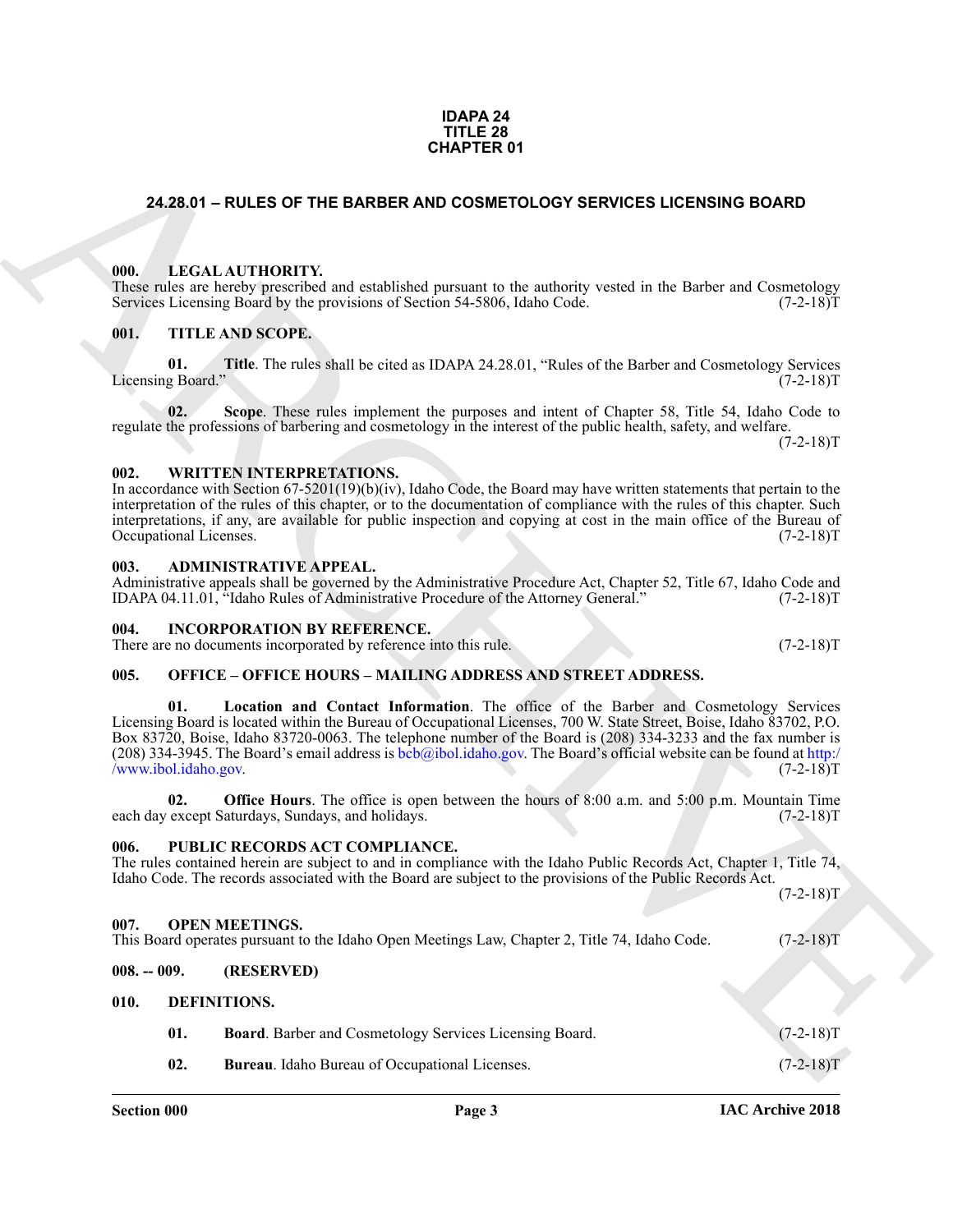<span id="page-3-1"></span>**03. Clean**. Removal of visible or surface debris, washing with soap and water, detergent or chemical "cleaner." Cleaning reduces the number and slows the growth of pathogens on both porous and non-porous surfaces. Cleaning prepares non-porous items for disinfection, but cleaning does not make multi-use items safe for use.

 $(7-2-18)T$ 

<span id="page-3-2"></span>**04.** Clinical Services or Clinical Work. Performing hands-on acts or techniques within the scope of a profession regulated by the Board. (7-2-18) practice of a profession regulated by the Board.

<span id="page-3-4"></span><span id="page-3-3"></span>**05. Disinfect**. The process of making a non-porous item safe for use. Disinfecting requires the use of a chemical intended to kill or denature a bacteria, virus or fungus. Items to be disinfected must be cleaned prior to disinfection. Ultraviolet (UV) light is not acceptable for disinfection. (7-2-18) T

Bernicus of Occupations I. Leonia control at the strategies of the strategies of the strategies of the strategies of the strategies of the strategies of the strategies of the strategies of the strategies of the strategies **06. Disinfectant**. Disinfectant registered by the United States Environmental Protection Agency (EPA) and is bactericidal, virucidal and fungicidal with effectiveness against staphylococcus aureus (including methicillinresistant staphylococcus aureus (MRSA)), human immunodeficiency virus (HIV) and hepatitis B (HEPB). This includes EPA registered Sodium Hypochlorite 5.25% or higher (household bleach) with instructions for disinfection, diluted as instructed on the label and observing the five  $(5)$  minute contact time listed on the manufacturer's label. Bleach must be active (not expired) with a manufacture date of less than six (6) months prior to use. (7-2-18)T

<span id="page-3-5"></span>**07. Establishment**. Establishment means a place licensed under Chapter 58, Title 54, Idaho Code, other than a licensed school or licensed facility, where barber-styling, cosmetology, or electrology is practiced.  $(7-2-18)T$ 

<span id="page-3-6"></span>**08.** Facility. A retail cosmetics dealer, a retail thermal styling equipment dealer, or a makeover or photography business.  $(7-2-18)T$ glamour photography business.

<span id="page-3-7"></span>**09. First-Aid Kit**. First-aid kit means a packaged and identifiable assortment of medical supplies, including adhesive bandages, skin antiseptic, disposable gloves, and gauze.  $(7-2-18)T$ 

<span id="page-3-8"></span>**10. Makeup**. Makeup means makeup, cosmetics, or any pigment product that is used to cover, uge, or decorate the skin. (7-2-18) camouflage, or decorate the skin.

<span id="page-3-9"></span>**11. Patron**. Patron means any person who receives the services of anyone licensed or otherwise l by the provisions of Chapter 58, Title 54, Idaho Code. (7-2-18) regulated by the provisions of Chapter 58, Title 54, Idaho Code.

<span id="page-3-10"></span>**12. Record of Instruction**. The final documentation of total hours and operations completed by a student that is maintained by a school or, in the case of an apprentice, by the instructor. (7-2-18)T

<span id="page-3-11"></span>**13. Single-Use**. Any non-electrical item that cannot be properly cleaned and disinfected is considered single-use. This includes, but is not limited to, pumice stones, buffing blocks, wooden cuticle pushers, cotton balls, pads or swabs, toe separators and flip flops, and all nail files or emery boards that are not made entirely of metal, glass, or crystal. (7-2-18)T

<span id="page-3-13"></span>**14.** Sterilize. The eradication of all microbial life through the use of heat, steam or chemical sterilants.<br>be sterilized must be cleaned prior to sterilization. (7-2-18)T Items to be sterilized must be cleaned prior to sterilization.

<span id="page-3-12"></span>**15. Sterilant**. Autoclaves or dry heat sterilizers approved by the United States Food and Drug Administration and spore tested through an independent lab at least once every thirty (30) days. Sterilants must be used only as instructed by the manufacturer. Spore testing results and maintenance records for the most recent twelve  $(12)$  months must be kept onsite at the establishment. (7-2-18)T

### <span id="page-3-14"></span><span id="page-3-0"></span>**011. UPDATE OF RECORDS.**

Applicants and licensees are responsible for keeping their records updated with the Bureau. All changes including name changes and change of address must be submitted in writing to the Bureau within thirty (30) days. The most recent mailing address on file with the Bureau will be used for purposes of all written communication with a licensee including notification of renewal and notices related to disciplinary actions. (7-2-18)T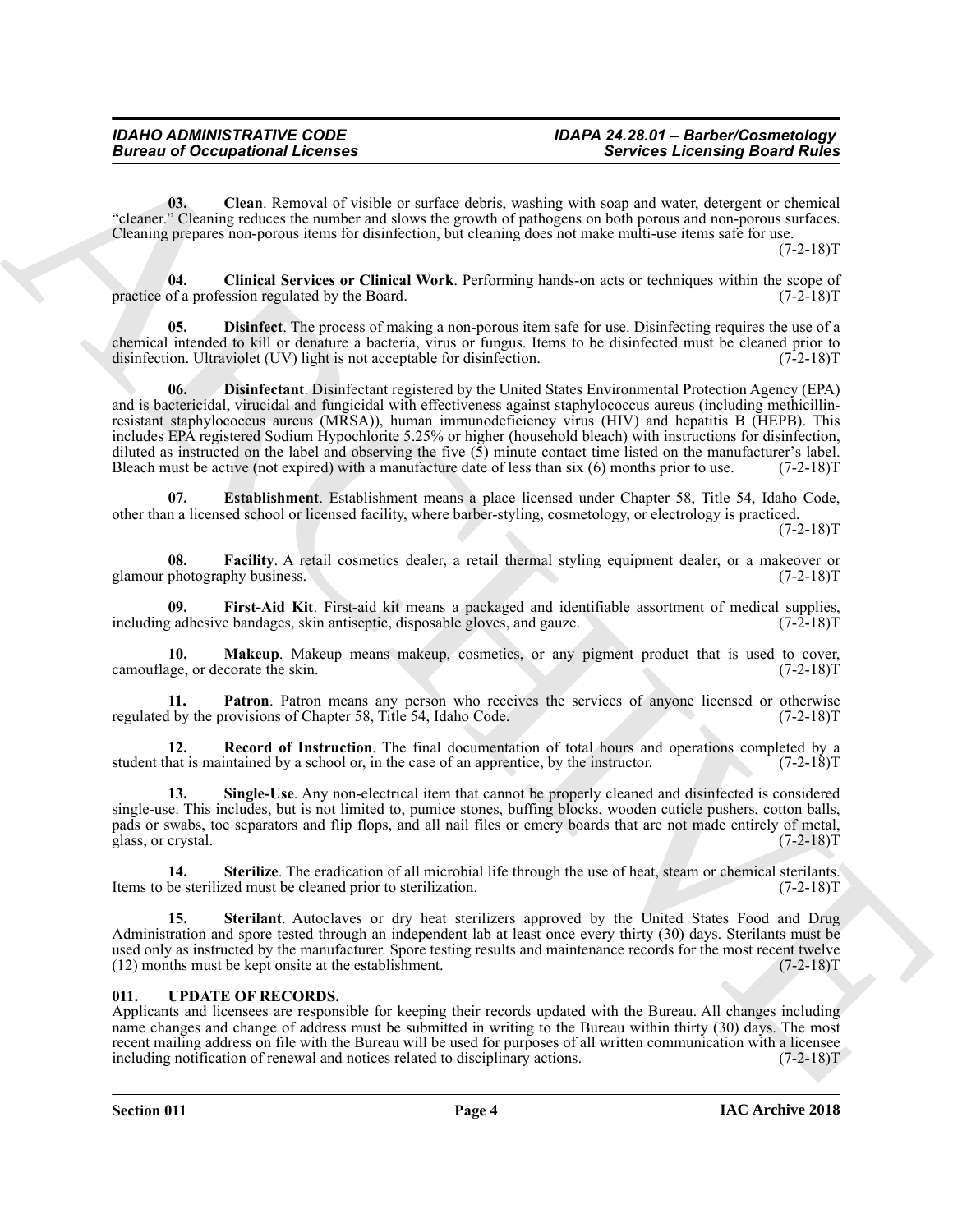### <span id="page-4-0"></span>**012. -- 099. (RESERVED)**

#### <span id="page-4-12"></span><span id="page-4-11"></span><span id="page-4-1"></span>**100. ORGANIZATION AND OPERATIONS OF THE BOARD.**

**01. Meetings**. The Board shall meet at least annually and at other such times and places as designated by the Chairman, upon the request of the governor, or upon the written request of a majority of the members of the Board. (7-2-18)  $Board.$  (7-2-18) $T$ 

Bureau of Occupational Licensies<br>
19. 299. (RESERVIEDS) (STILL BOARD)<br>
19. 299. (RESERVIEDS) (STILL BOARD)<br>
19. 20. (RESERVIEDS) (STILL BOARD)<br>
20. 20. (The Control delivered interesting the state of the state of the stat **a.** A minimum of four (4) Board members shall constitute a quorum and shall be required for the transaction of business, provided at least one (1) board member of the relevant profession is present when any board action is taken that affects the profession, its licensees, or its applicants. A majority vote of the quorum present at a meeting shall be considered the action of the Board as a whole. (7-2-18) meeting shall be considered the action of the Board as a whole.

<span id="page-4-13"></span>**b.** The Chairman shall be a voting member. (7-2-18)T

**02. Organization**. At the first meeting of each fiscal year, the Board shall elect from its members a Chairman, who shall assume the duty of the office immediately upon such selection. (7-2-18)T

**a.** The Chairman shall preside at all meetings when present, appoint all committees with the consent of the Board, and otherwise perform all duties pertaining to the office of Chairman. (7-2-18)T

**b.** The Bureau shall act as an agent of the Board and shall be the official keeper of all records of the Board. The Bureau shall provide such services as may be authorized by Chapter 26, Title 67, Idaho Code, and as defined under contract between the Bureau and the Board. (7-2-18)T

#### <span id="page-4-4"></span><span id="page-4-2"></span>**200. APPLICATION.**

<span id="page-4-7"></span>**01. Filing an Application**. Applicants for licensure shall submit a complete application, verified under oath, to the Board at its official address. The application shall be on the forms approved by the Board and submitted together with the appropriate fee(s) and supporting documentation.  $(7-2-18)T$ together with the appropriate fee $(s)$  and supporting documentation.

<span id="page-4-9"></span>**02. Supporting Documents**. The applicant must provide or facilitate the provision of any supporting third party documents that may be required under the qualifications for the license being sought.  $(7-2-18)T$ 

<span id="page-4-6"></span>**03.** Applications Must Be Complete. Applications shall not be considered complete until all required ion, documents, and fees are received by the Board. (7-2-18) information, documents, and fees are received by the Board.

<span id="page-4-5"></span>**04. Application Deadline Date**. Applications received less than seven (7) days prior to a Board may be held over to the next meeting. (7-2-18) meeting may be held over to the next meeting.

<span id="page-4-8"></span>**05. Lack of Activity**. If an applicant fails to respond to a Board request or an application has lacked activity for twelve (12) consecutive months, the application on file with the Board will be deemed denied and will be terminated upon a thirty (30) day written notice, unless good cause is demonstrated to the Board. (7-2-18)T

#### <span id="page-4-10"></span><span id="page-4-3"></span>**250. FEES.**

Fees are established in accordance with Section 54-5822, Idaho Code, as follows: (7-2-18)T

**01. Fees**. (7-2-18)T

**a.** Original License Fee for Individual Licenses. The fee for an original license as a barber, barberstylist, cosmetologist, electrologist, esthetician, haircutter, or nail technician is twenty-five dollars (\$25). (7-2-18)T

**b.** Original License Fee for Instructors. The fee for an original instructor license is thirty dollars (\$30).  $(7-2-18)T$ 

**c.** Original License Fee for Establishments. The fee for an original license as a primary establishment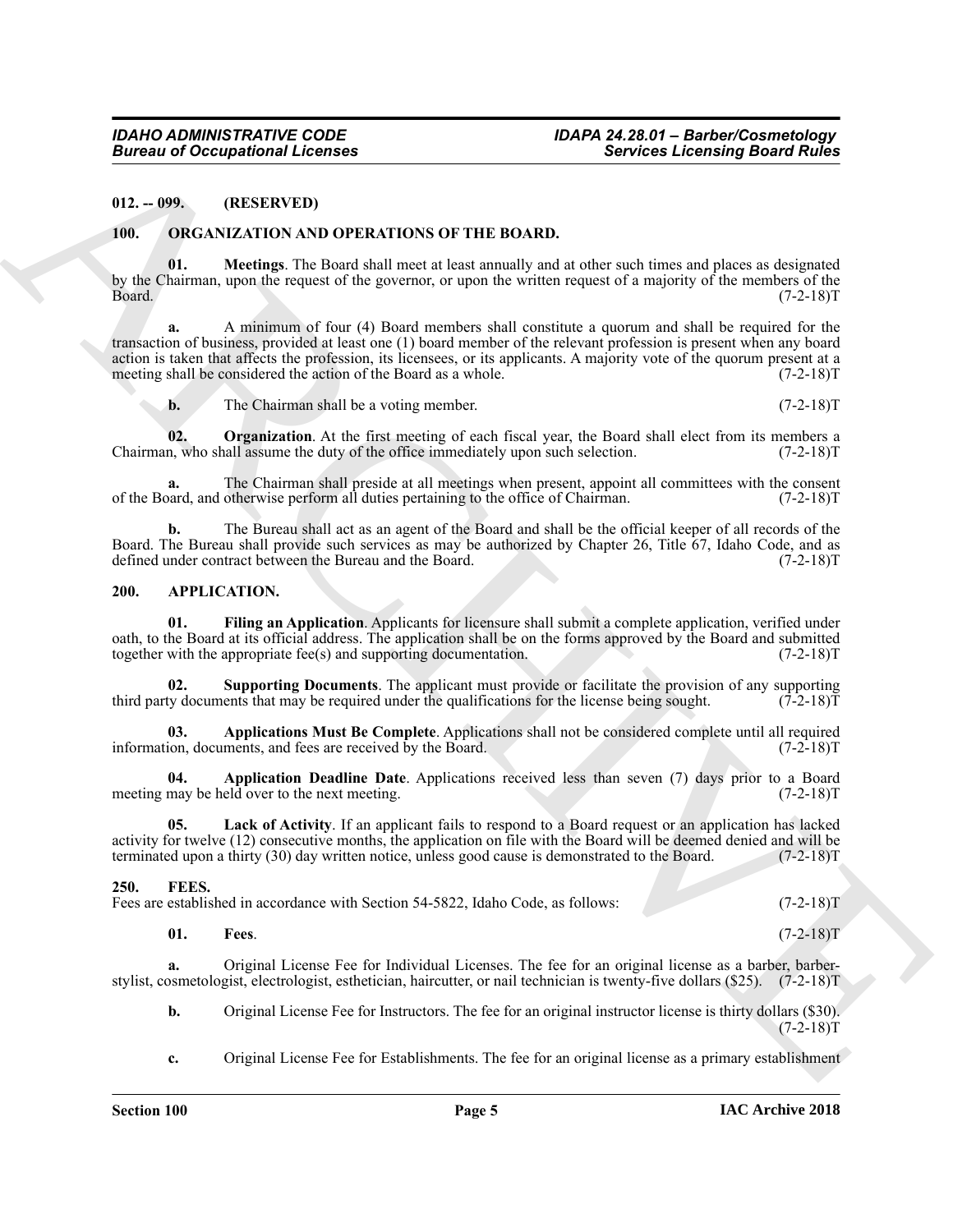# *IDAHO ADMINISTRATIVE CODE IDAPA 24.28.01 – Barber/Cosmetology*

or contiguous establishment is twenty dollars (\$20). (7-2-18)T

**d.** Original License Fee for Schools. The fee for an original license as a barber or cosmetology school undred dollars (\$300). is three hundred dollars (\$300).

**e.** Original License or Registration Fee for Facilities. The fee for an original license as a retail cosmetics dealer or makeover or glamour photography business or an original registration as a retail thermal styling equipment dealer is twenty dollars (\$20).  $(7-2-18)T$ 

**f.** Annual Renewal Fee for Individual Licenses. The annual renewal fee for a license as a barber, barber-stylist, cosmetologist, electrologist, esthetician, haircutter, or nail technician is twenty-five dollars (\$25).  $(7-2-18)T$ 

**g.** Annual Renewal Fee for Instructors. The annual renewal fee for a license as an instructor is thirty dollars (\$30). (7-2-18)T

**h.** Annual Renewal Fee for Establishments. The annual renewal fee for a license as a primary establishment or a contiguous establishment is twenty dollars  $(\$20)$ .  $(7-2-18)T$ 

**i.** Annual Renewal Fee for Schools. The annual renewal fee for a license as a barber or cosmetology school is eighty-five dollars (\$85). (7-2-18)T

Bureau of Occupations I Levense<br>
and continuous continuous test that is the state of the state of the state of the state of the state of the state of the state of the state of the state of the state of the state of the st **j.** Annual Renewal Fee for Facilities. The annual renewal fee for a license as a retail cosmetics dealer or makeover or glamour photography business or a registration as a retail thermal styling equipment dealer is twenty dollars (\$20). (7-2-18)T

**k.** Registration Fee for Apprentice. The fee for a registration as an apprentice is twenty-five dollars (7-2-18)  $(7-2-18)$ T (7-2-18)T

**l.** Certificate for Makeup Artist. The fee for a certificate as a makeup artist is twenty-five dollars (7-2-18)  $(7-2-18)$ T (7-2-18)T

<span id="page-5-4"></span>**02. License by Endorsement Fee**. The fee for licensure by endorsement is thirty-five dollars (\$35).  $(7-2-18)T$ 

<span id="page-5-2"></span>**03. Duplicate License Fee**. The fee for a duplicate license is ten dollars (\$10). (7-2-18)T

<span id="page-5-6"></span><span id="page-5-3"></span>**04. Reinstatement Fee**. Reinstatement fee is as provided in Section 67-2614, Idaho Code. (7-2-18)T

**05. Examination Fee**. The fee for those examinations administered by a third party administrator shall be that fee determined by the administrator and shall be paid directly to the administrator by the applicant. (7-2-18)T

<span id="page-5-7"></span><span id="page-5-5"></span>**06. Refund of Fees**. All fees are non-refundable. (7-2-18)T

<span id="page-5-0"></span>**251. -- 299. (RESERVED)**

#### <span id="page-5-1"></span>**300. QUALIFICATIONS FOR ALL LICENSES OR CERTIFICATES FOR INDIVIDUALS.**

In addition to other qualifications set forth in these rules, each applicant for licensure or certification must meet the following general qualifications: (7-2-18)T

<span id="page-5-9"></span><span id="page-5-8"></span>**01.** Age. Be at least sixteen and one-half  $(16 \frac{1}{2})$  years of age.  $(7-2-18)$ T

**02. Education**. Successful completion of at least two (2) years of high school or have attained an equivalent education as determined by the Board as evidenced by: (7-2-18)T

**a.** High school transcripts, a copy of a high school diploma, or a letter written on high school stationery, signed by an officer of the high school, indicating that the applicant has satisfactorily completed the tenth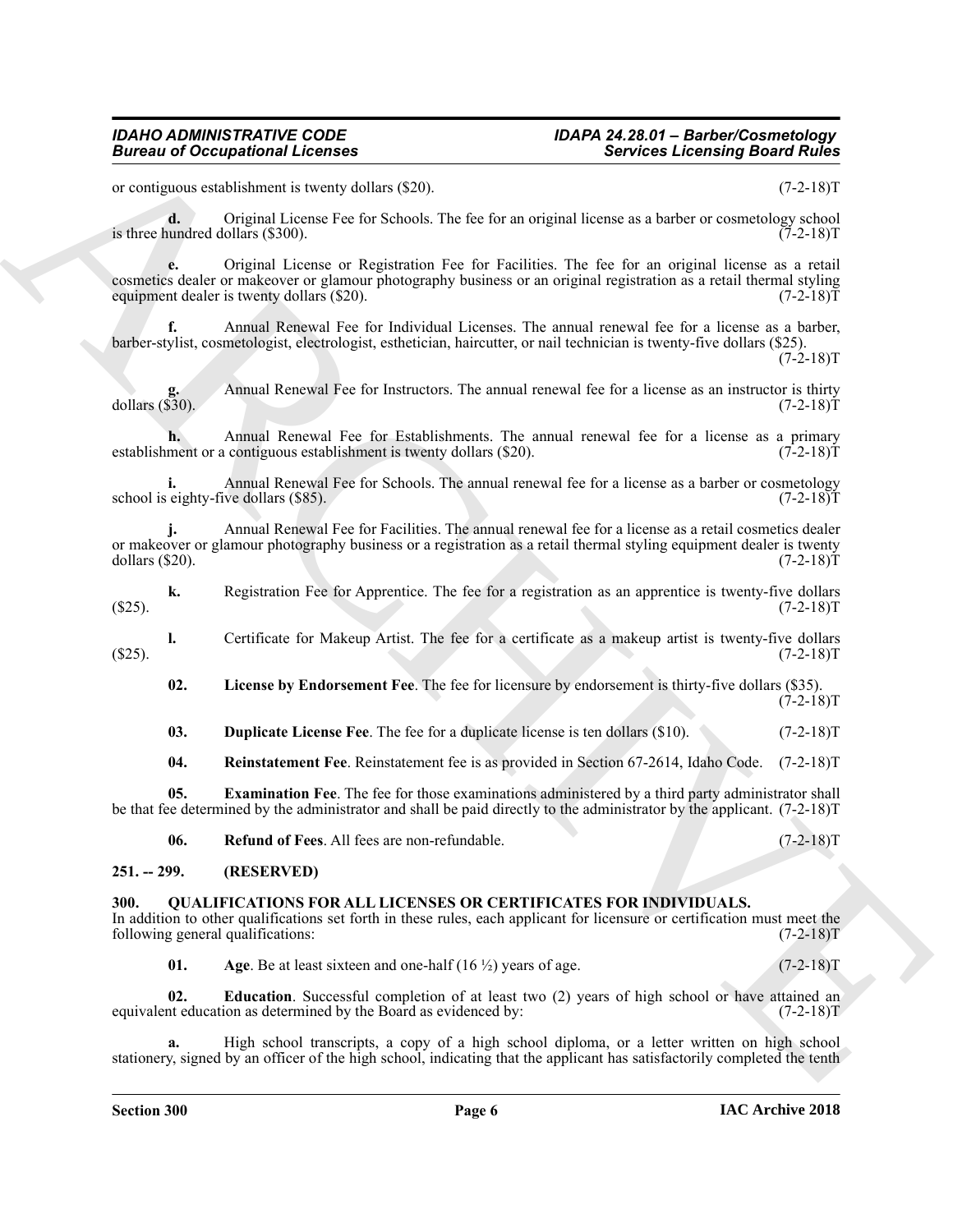# *IDAHO ADMINISTRATIVE CODE IDAPA 24.28.01 – Barber/Cosmetology*

grade and is eligible to commence the eleventh grade; or  $(7-2-18)$ T

**b.** Documents establishing admission to or graduation from an associates, bachelors, or graduate rogram from an accredited college or university; or degree program from an accredited college or university; or

**c.** Successful passage of the General Educational Development (G.E.D.) Test; or (7-2-18)T

**d.** Any test approved by the Department of Education to establish education equivalency shall be approved by the Board when an applicant receives a score approved by the Department of Education as meeting the equivalency requirement; or  $(7-2-18)$ T

**e.** Other proof of satisfactory completion of the tenth grade with eligibility to commence the eleventh (7-2-18)T grade.  $(7-2-18)T$ 

### <span id="page-6-2"></span>**03. Good Moral Character**. (7-2-18)T

**a.** An applicant must certify that he/she has not been found guilty, been convicted, or received a withheld judgment or suspended sentence for a felony or a crime involving moral turpitude. If the applicant has been found guilty, been convicted, or received a withheld judgment or suspended sentence for such a crime, the applicant must submit a written statement of suitability for licensure as set forth in Section 312 of these rules.  $(7-2-18)$ T

**Europea and Conceptions I. Formula Architects**<br>
and the solution of the solution of the solution of the solution of the solution of the solution of the solution of the solution of the solution of the solution of the solu **b.** An applicant must certify that he/she or his/her license has not been subject to any disciplinary action by a regulatory entity in another state, territory, or country including, but not limited to, having an application for licensure denied. If the applicant or his/her license has been subject to discipline, the applicant must submit a written statement of suitability for licensure as set forth in Section 312 of these rules. (7-2-18)T written statement of suitability for licensure as set forth in Section 312 of these rules.

### <span id="page-6-3"></span><span id="page-6-0"></span>**301. QUALIFICATIONS FOR ORIGINAL BARBER LICENSE.**

The Board may grant a license to an applicant for licensure as a barber who completes an application as set forth in Section 200 of these rules, pays the required fee, and who meets the following general, education, experience, and examination qualifications: (7-2-18)T

<span id="page-6-6"></span><span id="page-6-4"></span>**01.** General. Meet the requirements prescribed in Section 300 of these rules. (7-2-18)

**02. Education**. Successful completion and graduation from a program of barbering consisting of not less than nine hundred (900) hours of instruction in a licensed barber school, or the following equivalent instruction:  $(7-2-18)T$ 

**a.** A currently licensed cosmetologist shall be given credit of eight hundred (800) hours toward the required nine hundred (900) hours for a barber course. The remaining hours of instruction must be from a licensed<br>barber school and must at a minimum include the following: (7-2-18) barber school and must at a minimum include the following:

|     | Barber theory, including male haircuts; and | $(7-2-18)T$ |
|-----|---------------------------------------------|-------------|
| ii. | Shaving.                                    | $(7-2-18)T$ |

**b.** For a currently licensed barber in another state, territory, possession or country, and who does not meet the qualifications for licensure by endorsement, fifty (50) hours of instruction may be credited for each three (3) months of practical experience in barbering. (7-2-18)T

<span id="page-6-7"></span><span id="page-6-5"></span>**03. Examination**. Successful passage of a barber examination approved by the Board. (7-2-18)T

### <span id="page-6-1"></span>**302. QUALIFICATIONS FOR ORIGINAL BARBER-STYLIST LICENSE.**

The Board may grant a license to an applicant for licensure as a barber-stylist who completes an application as set forth in Section 200 of these rules, pays the required fee, and meets the following general, education, and examination qualifications:

<span id="page-6-8"></span>**01.** General. Meet the requirements prescribed in Section 300 of these rules. (7-2-18)T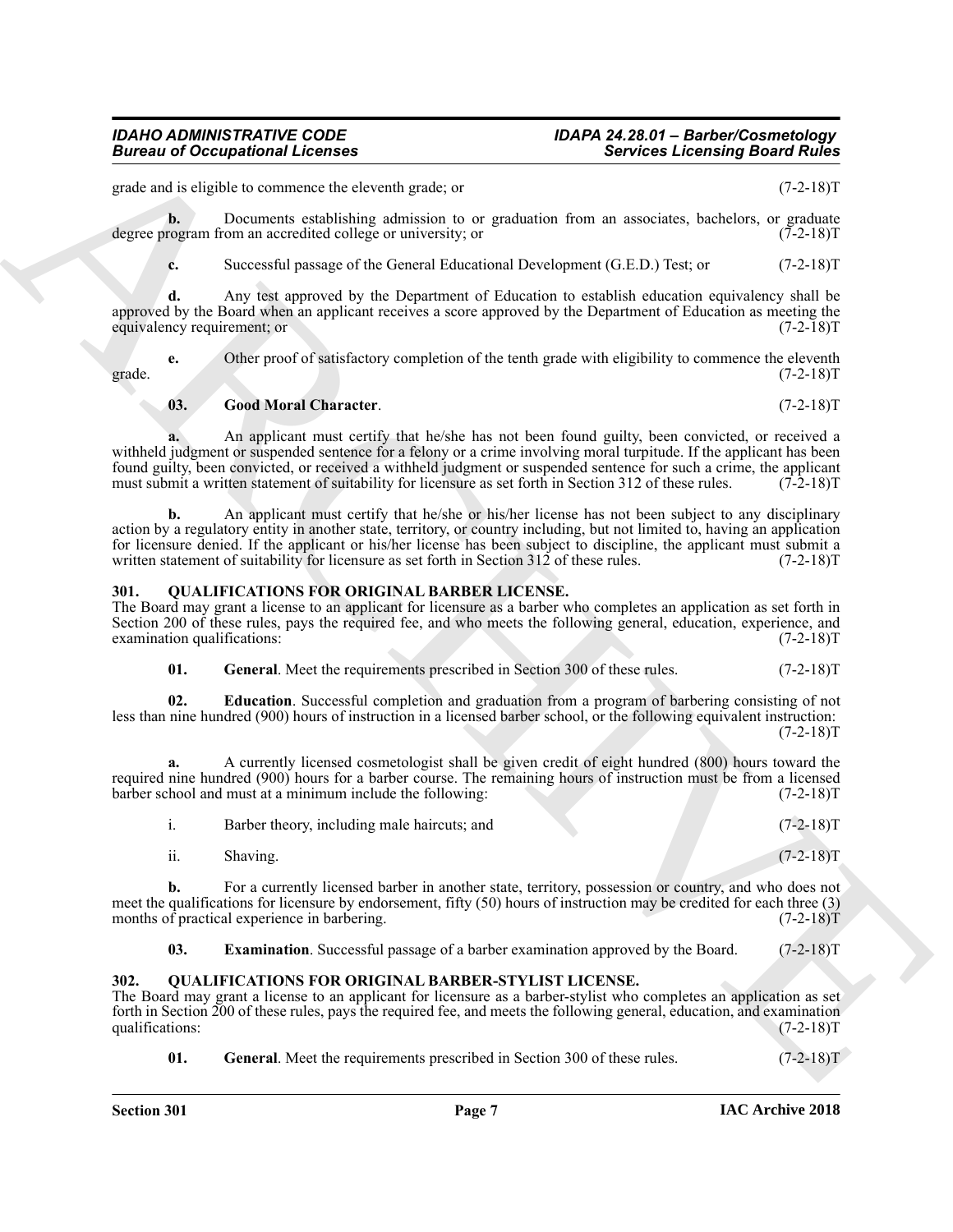<span id="page-7-2"></span><span id="page-7-1"></span>

| Barber theory, including male haircuts; and | $(7-2-18)T$ |
|---------------------------------------------|-------------|
|                                             |             |

### <span id="page-7-5"></span><span id="page-7-4"></span><span id="page-7-3"></span><span id="page-7-0"></span>**303. QUALIFICATIONS FOR ORIGINAL COSMETOLOGIST LICENSE.**

|                  | Nail technology;                                  | $(7-2-18)T$ |
|------------------|---------------------------------------------------|-------------|
| ii.              | Esthetics; and                                    | $(7-2-18)T$ |
| $\cdots$<br>111. | Cosmetology theory, including female hairstyling. | $(7-2-18)T$ |

|                                | <b>Bureau of Occupational Licenses</b>                                                         | <b>Services Licensing Board Rules</b>                                                                                                                                                                                                                                                                                                     |             |
|--------------------------------|------------------------------------------------------------------------------------------------|-------------------------------------------------------------------------------------------------------------------------------------------------------------------------------------------------------------------------------------------------------------------------------------------------------------------------------------------|-------------|
| 02.<br>equivalent instruction: |                                                                                                | Education. Successful completion and graduation from a program of barber-styling consisting of<br>not less than one thousand five hundred (1,500) hours of instruction in a licensed barber school, or the following                                                                                                                      | $(7-2-18)T$ |
| a.                             | instruction must be from a licensed barber school and must at a minimum include the following: | A currently licensed cosmetologist shall be given credit of one thousand four hundred (1,400) hours<br>toward the required one thousand five hundred $(1,500)$ hours for a barber-stylist course. The remaining hours of                                                                                                                  | $(7-2-18)T$ |
| i.                             | Barber theory, including male haircuts; and                                                    |                                                                                                                                                                                                                                                                                                                                           | $(7-2-18)T$ |
| ii.                            | Shaving.                                                                                       |                                                                                                                                                                                                                                                                                                                                           | $(7-2-18)T$ |
| $\mathbf{b}$ .                 |                                                                                                | For a currently licensed barber-stylist in another state, territory, possession or country, fifty (50)<br>hours of instruction may be credited for each three (3) months of practical experience in barber-styling.                                                                                                                       | $(7-2-18)T$ |
| 03.                            |                                                                                                | <b>Examination.</b> Successful passage of a barber-stylist examination approved by the Board.                                                                                                                                                                                                                                             | $(7-2-18)T$ |
| 303.<br>qualifications:        | QUALIFICATIONS FOR ORIGINAL COSMETOLOGIST LICENSE.                                             | The Board may grant a license to an applicant for licensure as a cosmetologist who completes an application as set<br>forth in Section 200 of these rules, pays the required fee, and meets the following general, education, and examination                                                                                             | $(7-2-18)T$ |
| 01.                            | General. Meet the requirements prescribed in Section 300 of these rules.                       |                                                                                                                                                                                                                                                                                                                                           | $(7-2-18)T$ |
| 02.                            | these rules, or the following equivalent instruction:                                          | Education. Successful completion and graduation from a program of cosmetology consisting of<br>not less than one thousand six hundred (1,600) hours of instruction in a licensed cosmetology school or completed at<br>least three thousand two hundred (3,200) hours in an apprenticeship that meets the requirements of Section 550 of  | $(7-2-18)T$ |
| a.                             |                                                                                                | A currently licensed barber-stylist shall be given credit of one thousand three hundred (1,300)<br>hours toward the required one thousand six hundred (1,600) hours for a cosmetology course. The remaining hours of<br>instruction must be from a licensed cosmetology school and must at a minimum include the following:               | $(7-2-18)T$ |
| i.                             | Nail technology;                                                                               |                                                                                                                                                                                                                                                                                                                                           | $(7-2-18)T$ |
| ii.                            | Esthetics; and                                                                                 |                                                                                                                                                                                                                                                                                                                                           | $(7-2-18)T$ |
| iii.                           | Cosmetology theory, including female hairstyling.                                              |                                                                                                                                                                                                                                                                                                                                           | $(7-2-18)T$ |
| b.                             | licensed cosmetology school covering the following areas:                                      | A currently licensed barber shall be given credit of nine hundred (900) hours toward the required<br>one thousand six hundred $(1,600)$ hours for a cosmetology course. The remaining hours of instruction must be from a                                                                                                                 | $(7-2-18)T$ |
| i.                             | Working on the hair with chemicals;                                                            |                                                                                                                                                                                                                                                                                                                                           | $(7-2-18)T$ |
| ii.                            | Nail technology;                                                                               |                                                                                                                                                                                                                                                                                                                                           | $(7-2-18)T$ |
| iii.                           | Esthetics; and                                                                                 |                                                                                                                                                                                                                                                                                                                                           | $(7-2-18)T$ |
| iv.                            | Cosmetology theory, including female hairstyling.                                              |                                                                                                                                                                                                                                                                                                                                           | $(7-2-18)T$ |
| c.                             |                                                                                                | A currently licensed esthetician, haircutter, or nail technician shall be given credit of two hundred<br>$(200)$ hours toward the required one thousand six hundred $(1,600)$ hours for a cosmetology course or four hundred<br>$(400)$ hours toward the required three thousand two hundred $(3,200)$ hours as a cosmetology apprentice. | $(7-2-18)T$ |
|                                |                                                                                                |                                                                                                                                                                                                                                                                                                                                           |             |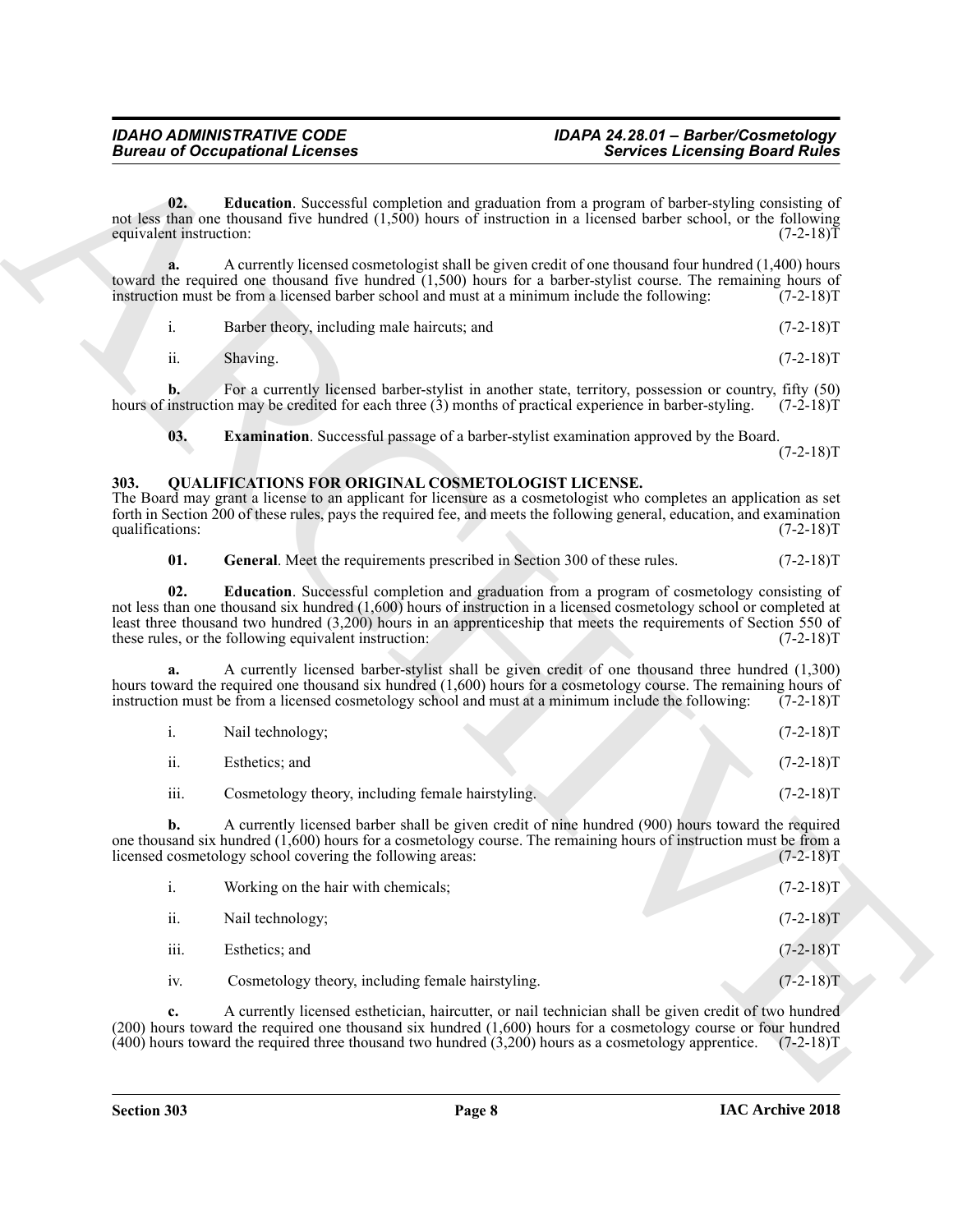# *IDAHO ADMINISTRATIVE CODE IDAPA 24.28.01 – Barber/Cosmetology*

For a currently certificated makeup artist in this state, a licensed cosmetology school may credit up to fifty (50) hours toward the required instructional hours for a cosmetology course, or a licensed instructor may credit up to one hundred (100) hours toward the required apprenticeship hours. (7-2-18)T

**e.** For an esthetician, haircutter, or nail technician student, a licensed cosmetology school may credit eighty percent (80%) of accumulated hours, but no more than two hundred (200) hours, toward the required instructional hours for a cosmetology course. (7-2-18) instructional hours for a cosmetology course.

**f.** For a currently licensed cosmetologist in another state, territory, possession or country, one hundred (100) hours of instruction or two hundred (200) hours as an apprentice may be credited for each six-month period of practical experience in cosmetology.  $(7-2-18)T$ 

<span id="page-8-3"></span><span id="page-8-2"></span>**03. Examination**. Successful passage of the cosmetology examination approved by the Board.

 $(7-2-18)T$ 

### <span id="page-8-0"></span>**304. QUALIFICATIONS FOR ORIGINAL ELECTROLOGIST LICENSE.**

The Board may grant a license to an applicant for licensure as an electrologist who completes an application as set forth in Section 200 of these rules, pays the required fee, and meets the following general, education, and examination qualifications: (7-2-18)T

<span id="page-8-6"></span><span id="page-8-4"></span>**01.** General. Meet the requirements prescribed in Section 300 of these rules. (7-2-18)T

Bureau of Occupation at Lemma is a state that the payer of the laboratory state of Contract Contract Contract Contract Contract Contract Contract Contract Contract Contract Contract Contract Contract Contract Contract Con **02. Education**. Successful completion and graduation from a program of electrology consisting of not less than six hundred (600) hours of instruction in a licensed cosmetology school approved to teach electrology or successful completion at least one thousand two hundred  $(1,200)$  hours in an apprenticeship that meets the requirements of Section 550 of these rules. For a currently licensed electrologist in another state, territory, possession or country, forty (40) hours of instruction or eighty (80) hours as an apprentice may be credited for each six-month period of practical experience in electrology. (7-2-18) period of practical experience in electrology.

<span id="page-8-5"></span>**03. Examination**. Successful passage of the electrologist examination conducted or approved by the  $(7-2-18)T$  $Board.$  (7-2-18) $T$ 

### <span id="page-8-7"></span><span id="page-8-1"></span>**305. QUALIFICATIONS FOR ORIGINAL ESTHETICIAN LICENSE.**

The Board may grant a license to an applicant for licensure as an esthetician who completes an application as set forth in Section 200 of these rules, pays the required fee, and meets the following general, education, and examination qualifications: (7-2-18)T

<span id="page-8-10"></span><span id="page-8-8"></span>**01.** General. Meet the requirements prescribed in Section 300 of these rules. (7-2-18)

**02. Education**. Successful completion and graduation from a program of esthetics consisting of not less than six hundred (600) hours of instruction in a licensed cosmetology school or successful completion of at least one thousand two hundred (1,200) hours in an apprenticeship that meets the requirements of Section 550 of these rules, or the following equivalent instruction: (7-2-18)T

**a.** For a currently certificated makeup artist in this state, a licensed cosmetology school may credit up to fifty (50) hours toward the required instructional hours for an esthetics course or, a licensed instructor may credit up to one hundred (100) hours toward the required apprenticeship hours. (7-2-18)T

**b.** A licensed cosmetology school may credit one-seventh  $(1/7)$  of accumulated hours toward the instructional hours for an esthetics course for a cosmetology student.  $(7-2-18)$ T required instructional hours for an esthetics course for a cosmetology student.

**c.** For a currently licensed esthetician in another state, territory, possession or country, sixty (60) hours of instruction or one hundred twenty (120) hours as an apprentice may be given for each six-month period of practical experience in esthetics. (7-2-18)T

<span id="page-8-9"></span>**03. Examination**. Successful passage of the esthetician examination approved by the Board. (7-2-18)T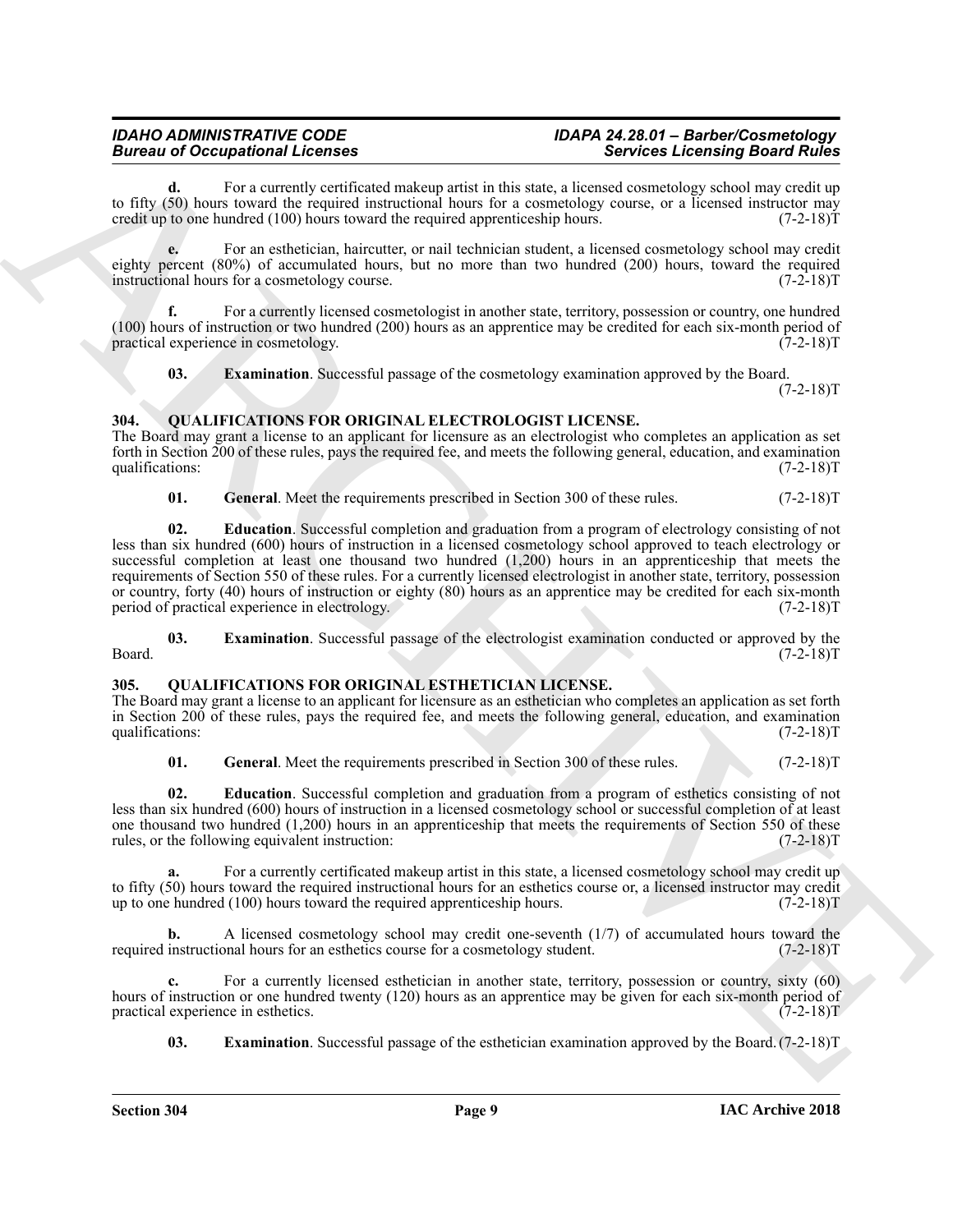# *IDAHO ADMINISTRATIVE CODE IDAPA 24.28.01 – Barber/Cosmetology*

### <span id="page-9-6"></span><span id="page-9-0"></span>**306. QUALIFICATIONS FOR ORIGINAL HAIRCUTTER LICENSE.**

The Board may grant a license to an applicant for licensure as a haircutter who completes an application as set forth in Section 200 of these rules, pays the required fee, and meets the following general, education, and examination qualifications: (7-2-18) qualifications:

<span id="page-9-8"></span><span id="page-9-7"></span>**01.** General. Meet the requirements prescribed in Section 300 of these rules.  $(7-2-18)T$ 

**02. Education**. Successful completion of and graduation from a program of haircutting consisting of not less than nine hundred (900) hours of instruction in a licensed cosmetology school or the following equivalent instruction:  $(7-2-18)T$ 

**a.** A licensed cosmetology school may credit one-seventh (1/7) of accumulated hours toward the instructional hours for a haircutter course for a cosmetology student. (7-2-18)T required instructional hours for a haircutter course for a cosmetology student.

**b.** For a currently licensed haircutter in another state, territory, possession or country, ninety (90) hours of instruction or one hundred twenty (120) hours as an apprentice may be credited for each six-month period of practical experience in haircutting, hair design, or cosmetology. (7-2-18) practical experience in haircutting, hair design, or cosmetology.

### <span id="page-9-9"></span><span id="page-9-1"></span>**307. QUALIFICATIONS FOR ORIGINAL NAIL TECHNICIAN LICENSE.**

The Board may grant a license to an applicant for licensure as a nail technician who completes an application as set forth in Section 200 of these rules, pays the required fee, and meets the following general, education, and examination qualifications:

<span id="page-9-12"></span><span id="page-9-10"></span>**01.** General. Meet the requirements prescribed in Section 300 of these rules. (7-2-18)T

**Brown of Constraints Licensins (Except 1.6 Constraints 2.0 Constraints 2.0 Constraints 2.0 Constraints 2.0 Constraints 2.0 Constraints 2.0 Constraints 2.0 Constraints 2.0 Constraints 2.0 Constraints 2.0 Constraints 2.0 C 02. Education**. Successful completion and graduation from a program of nail technology consisting of not less than four hundred (400) hours of instruction in a cosmetology school approved by the Board or completed at least eight hundred (800) hours in an apprenticeship that meets the requirements of Section 550 of these rules, or the following equivalent instruction: (7-2-18) following equivalent instruction:

**a.** A licensed cosmetology school may credit one-seventh (1/7) of accumulated hours toward the required instructional hours for a nail technology course for a cosmetology student. (7-2-18)T

**b.** For a currently licensed nail technician in another state, territory, possession or country, forty (40) hours of instruction or eighty (80) hours as an apprentice may be credited for each six-month period of practical experience in nail technology. (7-2-18)T

<span id="page-9-11"></span><span id="page-9-3"></span>**03. Examination**. Successful passage of the nail technician examination approved by the Board.

 $(7-2-18)T$ 

### <span id="page-9-2"></span>**308. QUALIFICATIONS FOR MAKEUP ARTIST CERTIFICATE.**

The Board may grant a certificate to an applicant for certification as a makeup artist who completes an application as set forth in Section 200 of these rules, pays the required fee, and meets the following general and education/training requirements: (7-2-18) requirements:

<span id="page-9-5"></span><span id="page-9-4"></span>**01.** General. Meet the requirements prescribed in Section 300 of these rules. (7-2-18)

**02. Education/Training**. Successful completion of instruction of not less than one hundred (100) hours in makeup artistry, which must include instruction and practical experience in safety and infection control. Hours may be classroom instruction, training, practical experience, or a combination. Instruction may be received from one or more of the following sources: (7-2-18)T

**a.** A cosmetology school licensed in this state or another state, territory, possession, or country;  $(7-2-18)T$ 

**b.** A cosmetology or esthetics instructor licensed in this state or another state, territory or possession;  $(7-2-18)T$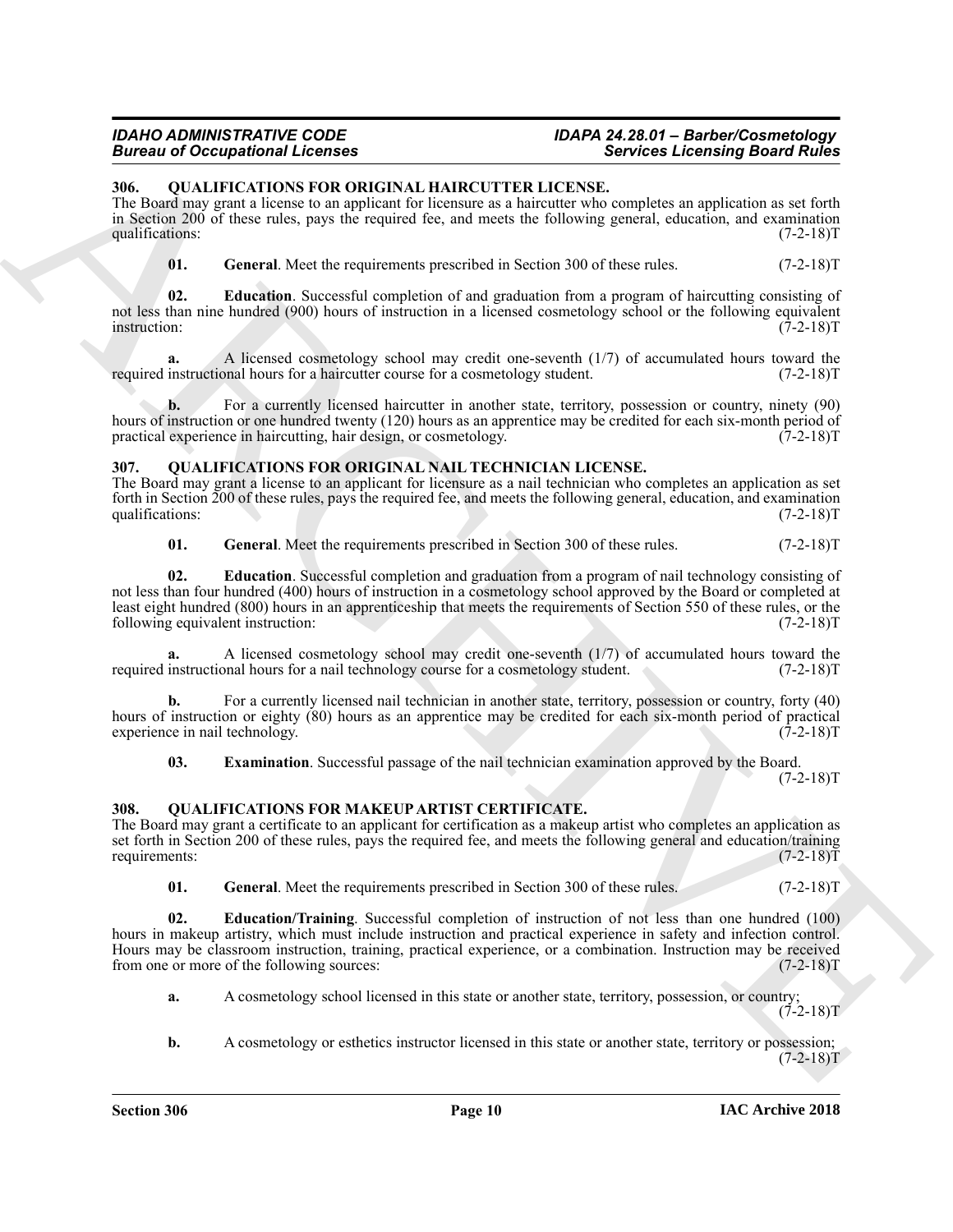<span id="page-10-2"></span>

|                    | <b>Bureau of Occupational Licenses</b>                                                                                                                                                                                                                                                                                                                                             | <b>Services Licensing Board Rules</b> |
|--------------------|------------------------------------------------------------------------------------------------------------------------------------------------------------------------------------------------------------------------------------------------------------------------------------------------------------------------------------------------------------------------------------|---------------------------------------|
| $c_{\cdot}$        | A retail cosmetics dealer licensed in this state or another state, territory or possession;                                                                                                                                                                                                                                                                                        | $(7-2-18)T$                           |
| d.                 | Other source of instruction that includes:                                                                                                                                                                                                                                                                                                                                         | $(7-2-18)T$                           |
| 1.                 | Knowledgeable and experienced instructor with a record of safe practices;                                                                                                                                                                                                                                                                                                          | $(7-2-18)T$                           |
| ii.                | Instruction in client safety and safe product selection; and                                                                                                                                                                                                                                                                                                                       | $(7-2-18)T$                           |
| iii.               | Hands-on practice and training in infection control.                                                                                                                                                                                                                                                                                                                               | $(7-2-18)T$                           |
| е.                 | Any combination of the sources listed in Subsections 308.02.a-d of these rules.                                                                                                                                                                                                                                                                                                    | $(7-2-18)T$                           |
| 03.                | Documentation of Education/Training. An applicant may present proof of education/training in<br>makeup artistry in the following ways:                                                                                                                                                                                                                                             | $(7-2-18)T$                           |
| а.                 | A current cosmetology or esthetician license from another state, territory, possession or country.                                                                                                                                                                                                                                                                                 | $(7-2-18)T$                           |
| b.                 | Transcripts or records of instruction.                                                                                                                                                                                                                                                                                                                                             | $(7-2-18)T$                           |
| c.                 | Documentation of work history and training as an employee for a retail cosmetics dealer licensed in<br>this state or another state, territory or possession.                                                                                                                                                                                                                       | $(7-2-18)T$                           |
| d.<br>these rules. | Membership in the International Alliance of Theatrical Stage Employees Make-Up Artists and Hair<br>Stylists Guild or other similar organization whose membership requirements meet or exceed the requirements of                                                                                                                                                                   | $(7-2-18)T$                           |
| е.                 | Documentation of other training/experience must include:                                                                                                                                                                                                                                                                                                                           | $(7-2-18)T$                           |
| $\mathbf{i}$ .     | Identity and qualifications of the person delivering the instruction/training;                                                                                                                                                                                                                                                                                                     | $(7-2-18)T$                           |
| ii.                | Method of instruction/training and amount of hands-on training provided; and                                                                                                                                                                                                                                                                                                       | $(7-2-18)T$                           |
| iii.<br>rules.     | Subject matters covered, particularly pertaining to topics listed in Subsection 308.02.d. of these                                                                                                                                                                                                                                                                                 | $(7-2-18)T$                           |
| 04.                | Additional Education/Training. The Board may require an applicant who does not have a<br>documented record of sufficient training in safety and infection control to obtain additional training or other<br>demonstration of competency in that area.                                                                                                                              | $(7-2-18)T$                           |
| 309.<br>LICENSE.   | QUALIFICATIONS FOR ORIGINAL BARBER OR BARBER-STYLIST INSTRUCTOR<br>The Board may grant a license to an applicant for licensure as a barber instructor or barber-stylist instructor who<br>completes an application as set forth in Section 200 of these rules, pays the required fee, and meets the following<br>licensure, education, experience, and examination qualifications: | $(7-2-18)T$                           |
| 01.                | Licensure. Hold a current barber license for a barber instructor applicant or hold a current barber-<br>stylist or cosmetologist license for a barber-stylist instructor applicant.                                                                                                                                                                                                | $(7-2-18)T$                           |
| 02.<br>completed:  | <b>Education and Experience</b> . At least five (5) years of experience as a licensed barber for a barber<br>instructor applicant or as a licensed barber-stylist for a barber-stylist instructor applicant or have satisfactorily                                                                                                                                                 | $(7-2-18)T$                           |
| a.                 | A minimum six (6) month course of barber instructing for a barber instructor applicant or barber-<br>stylist instructing for a barber-stylist instructor applicant as a student in a licensed barber school, provided that the<br>course consist of no less than one thousand $(1,000)$ hours; or                                                                                  |                                       |

#### <span id="page-10-5"></span><span id="page-10-4"></span><span id="page-10-3"></span><span id="page-10-1"></span><span id="page-10-0"></span>**309. QUALIFICATIONS FOR ORIGINAL BARBER OR BARBER-STYLIST INSTRUCTOR LICENSE.**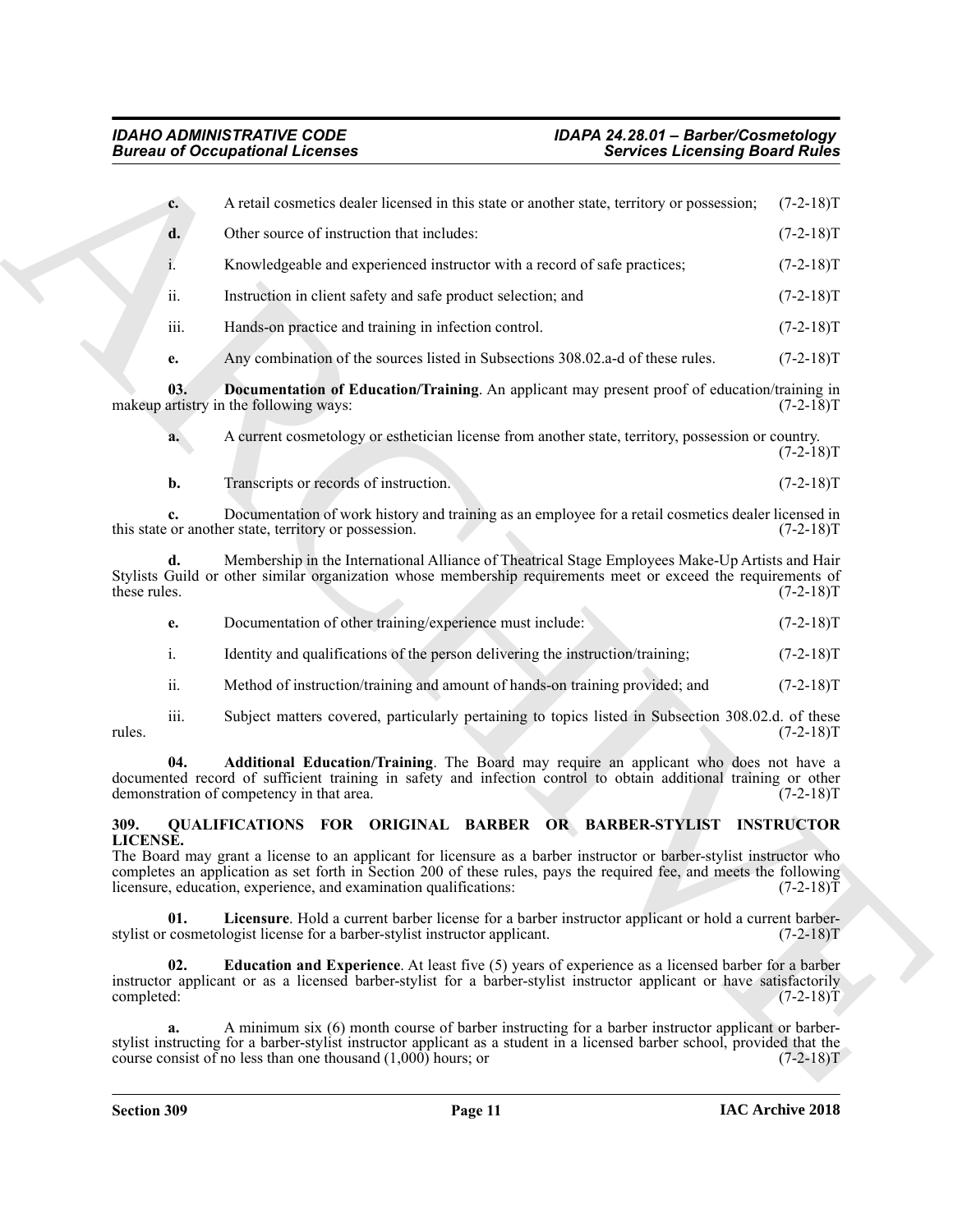Bureau of Occupations I. Leonard (3) metallic variety the state of the bureau of the state of the state of the state of the state of the state of the state of the state of the state of the state of the state of the state **b.** A minimum three (3) month course of barber instructing for a barber instructor applicant or barberstylist instructing for a barber-stylist instructor applicant as a student in a licensed barber school, if the applicant has at least two (2) years of experience as a licensed barber for a barber instructor applicant or as a barber-stylist for a barber-stylist instructor applicant, provided that the course consist of no less than five hundred (500) hours; or  $(7-2-18)T$ 

| c. | Hold a cosmetology instructor license in this state. | $(7-2-18)T$ |
|----|------------------------------------------------------|-------------|

<span id="page-11-5"></span><span id="page-11-4"></span>**03. Examination**. Successful passage of the instructor examination approved by the Board. (7-2-18)T

#### <span id="page-11-0"></span>**310. QUALIFICATIONS FOR ORIGINAL COSMETOLOGY INSTRUCTOR LICENSE.**

The Board may grant a license to an applicant for licensure as an instructor of cosmetology, electrology, esthetics, or nail technology who completes an application as set forth in Section 200 of these rules, pays the required fee, and meets the following licensure, education, experience, and examination qualifications: (7-2-18)T

<span id="page-11-9"></span>**01.** General. Meet the requirements prescribed in Section 300 of these rules. (7-2-18)

<span id="page-11-10"></span><span id="page-11-6"></span>**02. Licensure**. Hold a current license as a cosmetologist, electrologist, esthetician, or nail technician.  $(7-2-18)T$ 

**03. Education**. Earned twelve (12) college credit hours or the equivalent. Credit hours must be obtained from the Education Department, Speech Communications Department or from the Psychology/Sociology Department and other credit at the discretion of the Board. Equivalency is determined as: (7-2-18)T

**a.** Completion of teaching seminars focusing on cosmetology, nail technology, esthetics, or electrology approved by the Board. Fourteen (14) clock hours is equivalent to one (1) semester college credit hour in an approved seminar. Verification of satisfactory completion must be submitted to the Board for its approval.

 $(7-2-18)T$ 

**b.** Verified satisfactory teaching as a qualified instructor from another state for one (1) of the previous years immediately prior to application. (7-2-18) three  $(3)$  years immediately prior to application.

<span id="page-11-8"></span>**04. Experience**. At least five (5) years of experience as a licensed cosmetologist, electrologist, esthetician, or nail technician, which must be immediately preceding the application, or have satisfactorily completed: (7-2-18)T

**a.** A minimum six (6) month course of cosmetology instructing as a student in a licensed cosmetology school, provided that the course consist of no less than one thousand  $(1,000)$  hours; or  $(7-2-18)$ T

**b.** A minimum three (3) month course of cosmetology instructing as a student in a licensed cosmetology school, if the applicant has at least two (2) years of experience as a licensed cosmetologist, electrologist, esthetician, or nail technician, provided that the course consist of no less than five hundred (500) hours; or (7-2-18)T

**c.** Hold a barber or barber-stylist instructor license in this state.  $(7-2-18)$ T

<span id="page-11-7"></span><span id="page-11-3"></span>**05. Examination**. Successful passage of the instructor examination approved by the Board. (7-2-18)T

### <span id="page-11-1"></span>**311. APPROVED EXAMINATION.**

Approved examinations shall be the written and practical examination provided by the National Interstate Council of State Boards of Cosmetology (NIC) for the discipline for which licensure is sought. A passing score must be obtained on both the written and practical examination. A passing score will be determined by NIC. (7-2-18)T

### <span id="page-11-11"></span><span id="page-11-2"></span>**312. WRITTEN STATEMENT OF SUITABILITY FOR LICENSURE.**

An applicant who or whose license has a conviction, finding of guilt, withheld judgment, or suspended sentence for a felony or crime involving moral turpitude, or has been subject to discipline in another state, territory or country must submit with his/her application a written statement and any supplemental information establishing his/her current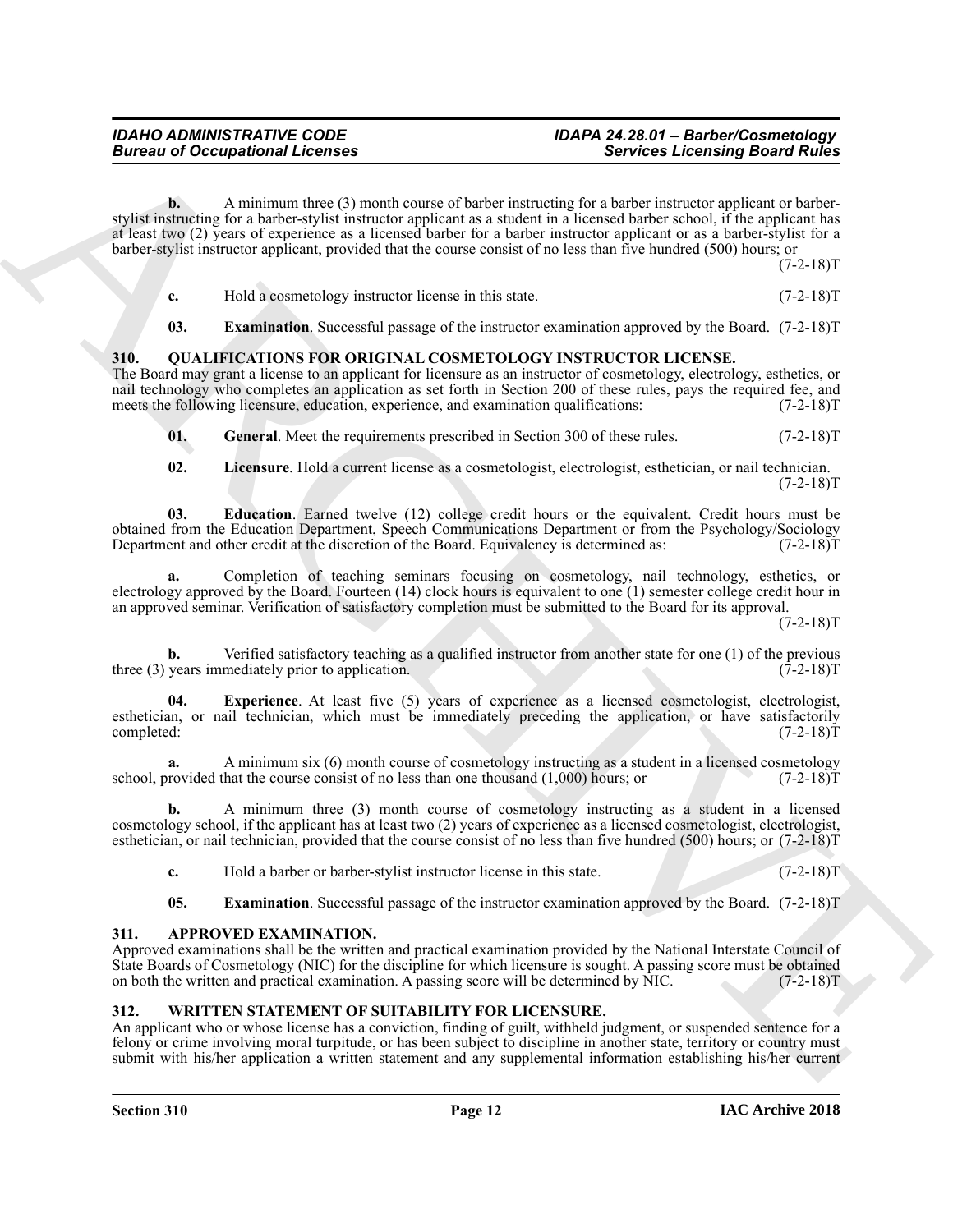# <span id="page-12-9"></span><span id="page-12-8"></span><span id="page-12-7"></span>*IDAHO ADMINISTRATIVE CODE IDAPA 24.28.01 – Barber/Cosmetology*

|                                   | <b>Bureau of Occupational Licenses</b><br><b>Services Licensing Board Rules</b>                                                                                                                                                                                                                                                                                                                                             |             |
|-----------------------------------|-----------------------------------------------------------------------------------------------------------------------------------------------------------------------------------------------------------------------------------------------------------------------------------------------------------------------------------------------------------------------------------------------------------------------------|-------------|
| suitability for licensure.        |                                                                                                                                                                                                                                                                                                                                                                                                                             | $(7-2-18)T$ |
| 01.<br>evidence:                  | Consideration of Factors and Evidence. The Board shall consider the following factors or                                                                                                                                                                                                                                                                                                                                    | $(7-2-18)T$ |
| a.                                | The severity or nature of the crime or discipline;                                                                                                                                                                                                                                                                                                                                                                          | $(7-2-18)T$ |
| b.                                | The period of time that has passed since the crime or discipline under review;                                                                                                                                                                                                                                                                                                                                              | $(7-2-18)T$ |
| c.                                | The number or pattern of crimes or discipline or other similar incidents;                                                                                                                                                                                                                                                                                                                                                   | $(7-2-18)T$ |
| d.<br>repetition;                 | The circumstances surrounding the crime or discipline that would help determine the risk of                                                                                                                                                                                                                                                                                                                                 | $(7-2-18)T$ |
| e.                                | The relationship of the crime or discipline to the practice of barbering or cosmetology; $(7-2-18)$ T                                                                                                                                                                                                                                                                                                                       |             |
| rehabilitation; and               | The applicant's activities since the crime or discipline under review, such as employment,<br>education, participation in treatment, payment of restitution, or any other factors which may be evidence of current                                                                                                                                                                                                          | $(7-2-18)T$ |
| g.                                | Any other information regarding rehabilitation or mitigating circumstances.                                                                                                                                                                                                                                                                                                                                                 | $(7-2-18)T$ |
| 02.                               | Interview. The board may, at its discretion, grant an interview of the applicant.                                                                                                                                                                                                                                                                                                                                           | $(7-2-18)T$ |
| 03.<br>suitability for licensure. | Applicant Bears the Burden. The applicant shall bear the burden of establishing his/her current                                                                                                                                                                                                                                                                                                                             | $(7-2-18)T$ |
| 313.                              | REQUIREMENTS FOR LICENSURE BY ENDORSEMENT.<br>The Board may grant a license to an applicant for licensure by endorsement who completes an application as set forth<br>in Section 200 of these rules and meets the following requirements:                                                                                                                                                                                   | $(7-2-18)T$ |
| 01.                               | <b>General Requirements</b> . The applicant must:                                                                                                                                                                                                                                                                                                                                                                           | $(7-2-18)T$ |
| a.                                | Be at least eighteen (18) years of age;                                                                                                                                                                                                                                                                                                                                                                                     | $(7-2-18)T$ |
| b.                                | Meet the education requirements set forth in Subsection 300.02 of these rules; and                                                                                                                                                                                                                                                                                                                                          | $(7-2-18)T$ |
| c.                                | Meet the good moral character requirements set forth in Subsection 300.03 of these rules.                                                                                                                                                                                                                                                                                                                                   | $(7-2-18)T$ |
| 02.                               | Hold a Current License and Have Experience. The applicant must be the holder of a current<br>active license or certificate of qualification in the profession and at the level for which a license is being sought,<br>issued by the authorized regulatory entity in another state, territory, possession, or foreign country. The certification<br>of licensure must be received by the Board from the issuing agency; and | $(7-2-18)T$ |
| a.                                | Must show that the state, territory, possession, or foreign country has licensing requirements<br>substantially equivalent to or higher than those required for new applicants in Idaho; or                                                                                                                                                                                                                                 | $(7-2-18)T$ |
| b.                                | Document at least one $(1)$ year of actual practice under certification or licensure in the three $(3)$<br>years immediately prior to application in the profession for which a license is being sought.                                                                                                                                                                                                                    | $(7-2-18)T$ |
| $314. - 324.$                     | (RESERVED)                                                                                                                                                                                                                                                                                                                                                                                                                  |             |
| 325.                              | LICENSURE AND OPERATION OF PRIMARY AND CONTIGUOUS ESTABLISHMENTS.<br>Except as otherwise provided in statute and these rules, a licensed individual must practice within a licensed<br>establishment. An establishment may be licensed as a primary establishment or a contiguous establishment that<br>operates within a primary establishment.                                                                            | $(7-2-18)T$ |

### <span id="page-12-6"></span><span id="page-12-5"></span><span id="page-12-4"></span><span id="page-12-1"></span><span id="page-12-0"></span>**314. -- 324. (RESERVED)**

### <span id="page-12-3"></span><span id="page-12-2"></span>**325. LICENSURE AND OPERATION OF PRIMARY AND CONTIGUOUS ESTABLISHMENTS.**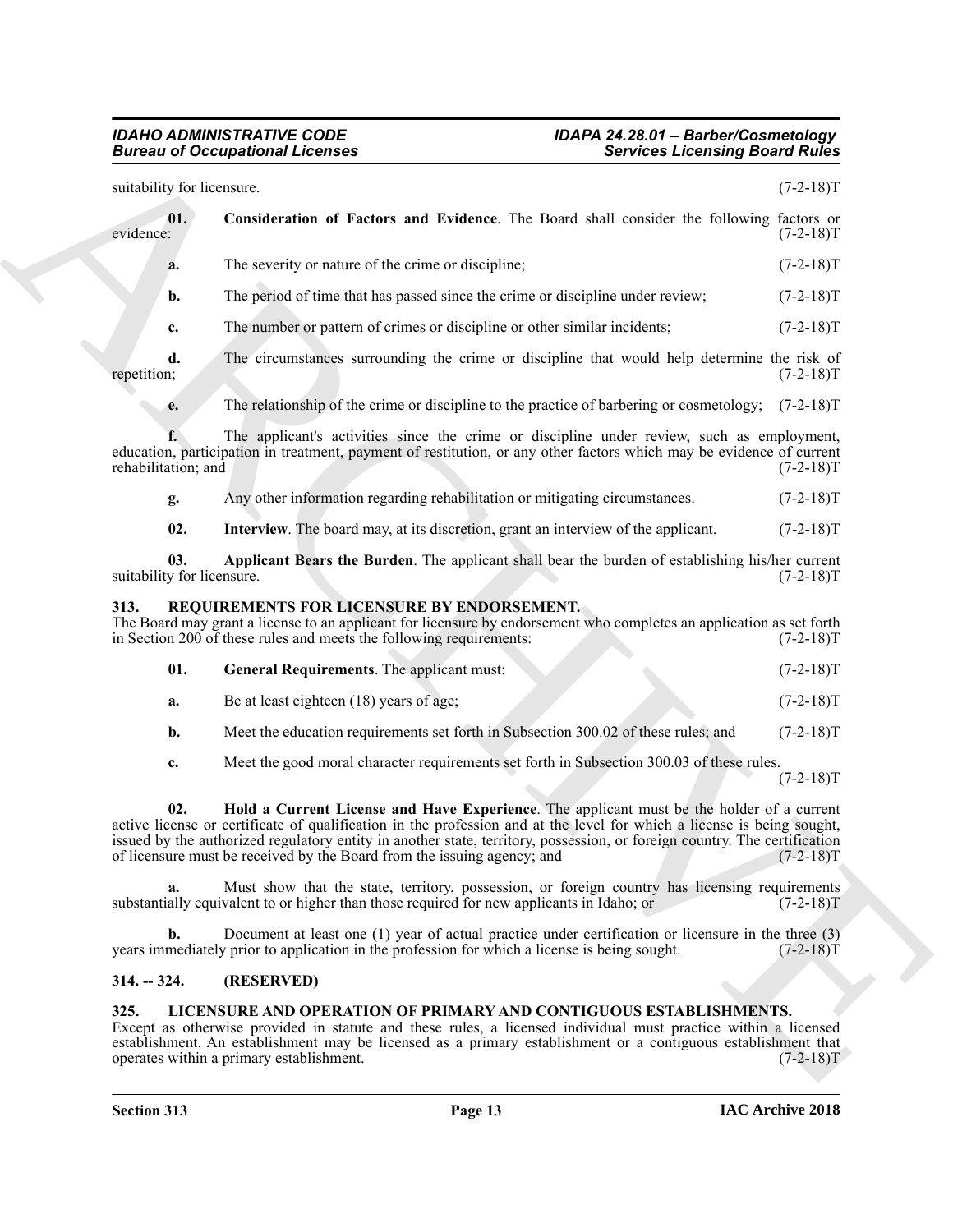<span id="page-13-3"></span>**01. Primary Establishment License**. A primary establishment license may be issued and annually renewed only under the following conditions:  $(7-2-18)$ T

**a.** Application for establishment license shall be made on forms furnished by the Board and shall include plans and specifications complying with the Board's safety and disinfection requirements. The fully completed application form, with the required fees, must be submitted to the Board and a license issued prior to the opening or operation of any barber or cosmetology primary establishment; and (7-2-18)T

**b.** There is a clearly defined and designated working floor space of adequate dimension to allow the safe and sanitary practice of any one (1) or combination of defined practices of cosmetology or barber-styling for all individual stations that may be in operation in addition to any restroom and access areas; and (7-2-18)T

There is an approved hot and cold running water source and drainage system that is available to any contiguous establishment or other establishment or facility that may exist; and must be within the perimeters of the licensed establishment and separate from the toilet facilities; and (7-2-18)T

**d.** There are restroom facilities conveniently located and accessible from within the building in which the primary establishment is located and which shall be accessible from the primary area and to all areas designated for the operation of contiguous establishments. Restroom facilities shall contain an approved hot and cold running water source and approved drainage system. The water source shall be in addition to the work area facilities; and  $(7-2-18)T$ 

**e.** Any areas designated by the primary establishment for the operation of contiguous establishments shall be clearly defined and fixed, and shall provide adequate dimension to allow the safe and sanitary practice of any one or a combination of the defined practices of cosmetology or barber-styling for all stations that may be operated in that area.  $(7-2-18)T$ 

**f.** The holder of the primary establishment license is responsible for complying with the safety and disinfection requirements and all other applicable statutes and rules for the designated licensed area of the primary establishment, including areas that are cooperatively or jointly used as "common areas" such as shampoo bowls, restrooms, entrance or reception areas. (7-2-18) restrooms, entrance or reception areas.

<span id="page-13-2"></span>**02.** Contiguous Establishment License. A contiguous establishment license may be issued and renewed only under the following conditions: (7-2-18)<sup>T</sup> annually renewed only under the following conditions:

**a.** Application for establishment license shall be made on forms furnished by the Board. The fully completed application form, with the required fees, must be submitted to the Board and a license issued prior to the opening or operation of any barber or cosmetology contiguous establishment; and (7-2-18)T

**b.** The contiguous establishment is associated with a currently licensed primary establishment and a holder of the primary establishment license; and (7-2-18)T

**c.** The contiguous establishment shall only operate in the contiguous establishment designated areas within the associated primary establishment. (7-2-18)T

<span id="page-13-0"></span>**d.** The holder of the contiguous establishment license will be responsible for complying with the safety and disinfection requirements and all other applicable statutes and rules for the contiguous designated area where it operates. (7-2-18)T

Borrico of Occupations I. Leonko Constant Licence. A primary condition licence may be issued and mandate.<br>
The main state of the constant licence of the main state of the constant licence may be issued and many constant t **03. Businesses Other Than a Licensed Establishment or Facility**. Businesses other than one licensed under Chapter 58, Title 54, Idaho Code, and living quarters shall be separate and apart. Home establishments must provide a separate outside entrance directly into the establishment and substantial partitions or walls shall extend from the floor to not less than seven (7) feet high, separating the establishment from adjoining rooms used for business or domestic purposes. All doors to an establishment from adjacent rooms shall be closed. (7-2business or domestic purposes. All doors to an establishment from adjacent rooms shall be closed.

<span id="page-13-1"></span>**04. Conditions for Issuance**. No primary establishment license may be issued which includes or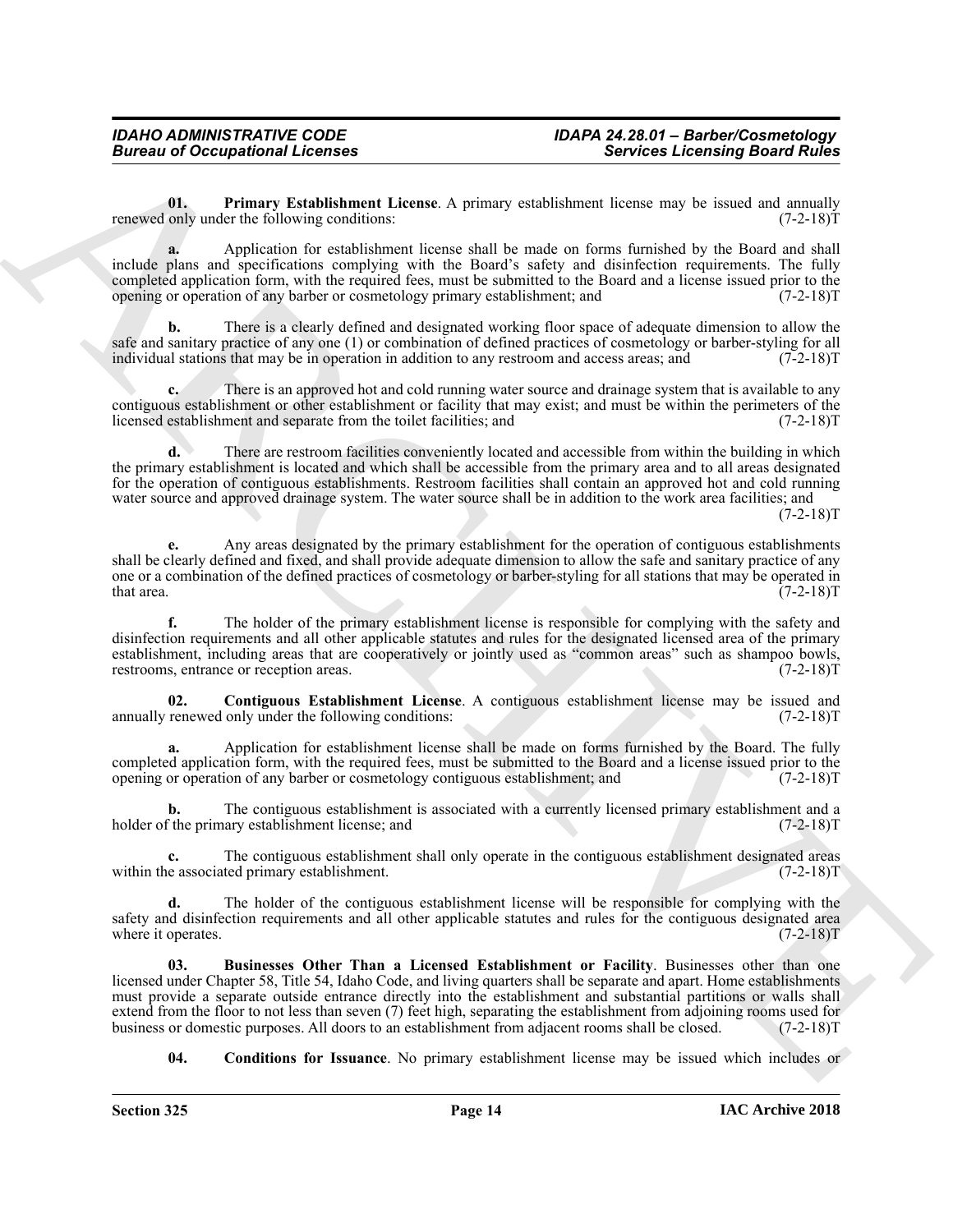# *IDAHO ADMINISTRATIVE CODE IDAPA 24.28.01 – Barber/Cosmetology*

### <span id="page-14-8"></span><span id="page-14-5"></span><span id="page-14-4"></span><span id="page-14-3"></span><span id="page-14-2"></span><span id="page-14-0"></span>**326. ESTABLISHMENT CHANGES IN OWNERSHIP OR LOCATION.**

#### <span id="page-14-11"></span><span id="page-14-10"></span><span id="page-14-9"></span><span id="page-14-7"></span><span id="page-14-6"></span><span id="page-14-1"></span>**327. RETAIL COSMETICS DEALER LICENSE.**

|                           | <b>Bureau of Occupational Licenses</b>                                                                                                                 | <b>Services Licensing Board Rules</b>                                                                                                                                                                                                                    |
|---------------------------|--------------------------------------------------------------------------------------------------------------------------------------------------------|----------------------------------------------------------------------------------------------------------------------------------------------------------------------------------------------------------------------------------------------------------|
|                           | overlaps all or any portion of an existing establishment license.                                                                                      | $(7-2-18)T$                                                                                                                                                                                                                                              |
| 326.                      | ESTABLISHMENT CHANGES IN OWNERSHIP OR LOCATION.<br>Establishment licenses are not transferable.                                                        | Whenever a change of ownership or fixed location of an establishment occurs, an original license fee must be paid<br>and compliance with all rules concerning a new establishment must be met before a new license will be issued.<br>$(7-2-18)T$        |
| 01.                       | changes of ownership and location of establishments.                                                                                                   | Board Must Be Informed of All Changes. The Board must be informed in writing of any and all<br>$(7-2-18)T$                                                                                                                                               |
| 02.                       | written statement with the Board signed by the person withdrawing and the remaining owner(s).                                                          | <b>Deletion of an Owner</b> . Deletion of an owner in a multiple ownership may be effected by filing a<br>$(7-2-18)T$                                                                                                                                    |
| 03.<br>accepted.          |                                                                                                                                                        | <b>Transfer of Ownership.</b> If the transfer involves change of corporate structure or deleting one (1)<br>or more owners, a written notarized statement signed by all former owners as registered with the Board shall be<br>$(7-2-18)T$               |
| 04.                       | ownership and the requirements for a new establishment apply.                                                                                          | Addition of an Owner. Addition of an owner to a multiple ownership constitutes a change in<br>$(7-2-18)T$                                                                                                                                                |
| 05.                       | owner(s) or authorized agent of the establishment shall notify the Board by submitting:                                                                | Out of Business. Whenever any establishment ceases operation at the licensed location, the<br>$(7-2-18)T$                                                                                                                                                |
| a.                        | A signed letter advising that the establishment is out of business; or                                                                                 | $(7-2-18)T$                                                                                                                                                                                                                                              |
| b.<br>out-of-business; or |                                                                                                                                                        | The establishment license bearing the signature of the owner(s) or authorized agent and marked<br>$(7-2-18)T$                                                                                                                                            |
| c.                        | advising that the contiguous establishment is out of business.                                                                                         | For a contiguous establishment license, a signed statement by the associated primary establishment<br>$(7-2-18)T$                                                                                                                                        |
| 06.                       | currently licensed as a primary establishment at the time of application.                                                                              | License Status. A new primary establishment license will not be issued for any location that is<br>$(7-2-18)T$                                                                                                                                           |
| 327.                      | RETAIL COSMETICS DEALER LICENSE.<br>application as set forth in Section 200 of these rules, pay the required fee, and meet the following requirements: | The Board may grant a retail cosmetic dealer license to allow the application of cosmetic products to customers' faces<br>in connection with the sale of the products. An applicant for a retail cosmetic dealer license must complete an<br>$(7-2-18)T$ |
| 01.                       | The business premises must have:                                                                                                                       | Requirements. All retail cosmetic dealers shall provide an area within the business premises for<br>disinfection and storage of equipment and supplies necessary to perform any cosmetic application services provided.<br>$(7-2-18)T$                   |
| a.                        | Access to hot and cold running water;                                                                                                                  | $(7-2-18)T$                                                                                                                                                                                                                                              |
| b.                        | Access to restroom facilities;                                                                                                                         | $(7-2-18)T$                                                                                                                                                                                                                                              |
| c.                        | Disinfectants, as defined in these rules;                                                                                                              | $(7-2-18)T$                                                                                                                                                                                                                                              |
| d.                        | contamination of the cosmetic product; and                                                                                                             | Single-use samples, wipes, spatulas or other dispensing techniques designed to prevent<br>$(7-2-18)T$                                                                                                                                                    |
| e.                        | First-aid kit.                                                                                                                                         | $(7-2-18)T$                                                                                                                                                                                                                                              |
| 02.                       |                                                                                                                                                        | Change in Ownership or Location. Licenses are not transferable. Whenever a change of<br>ownership or location of a facility occurs, a new application for a facility license must be submitted together with the                                         |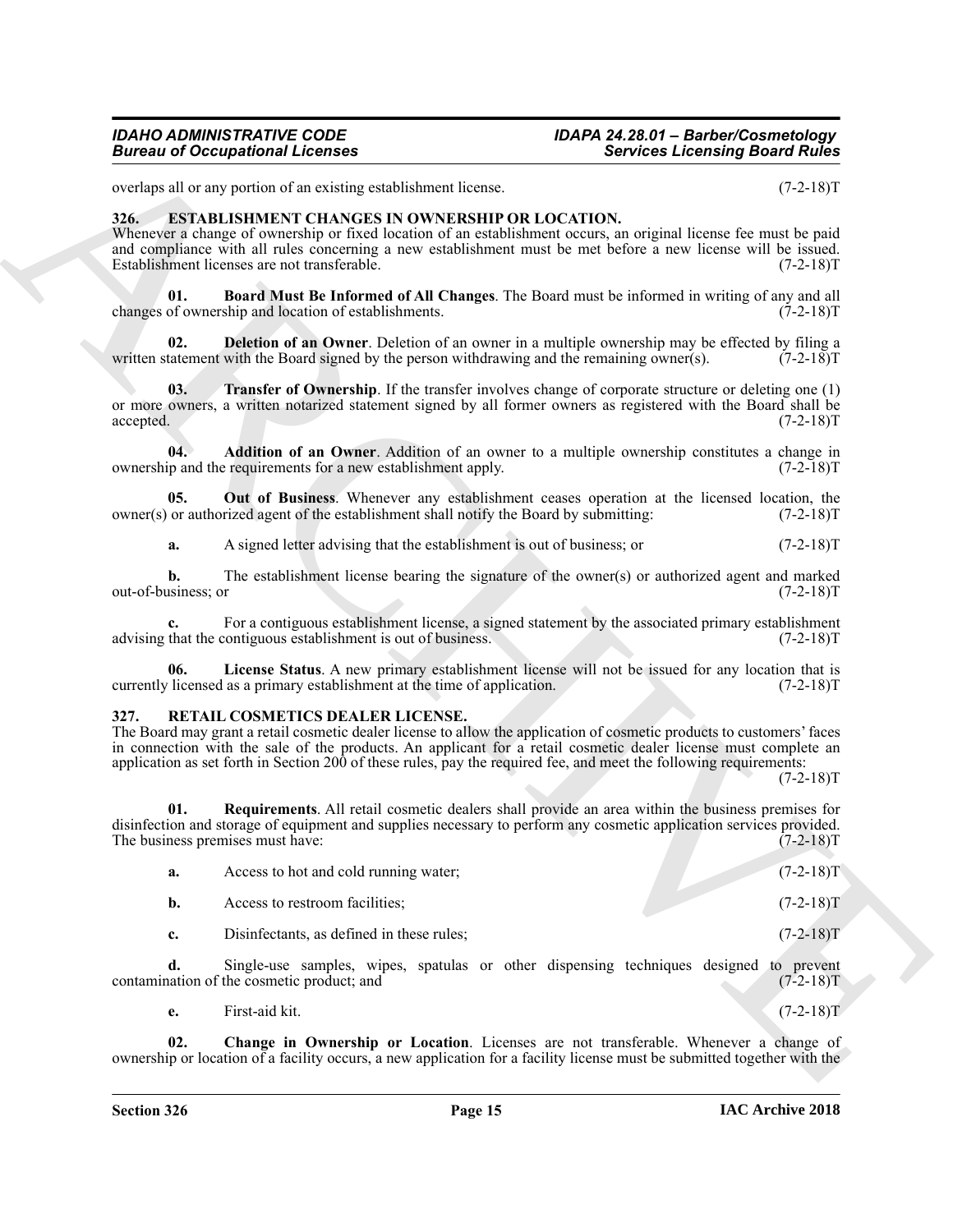required fee to the Board, and all the facility requirements must be met. (7-2-18)T

<span id="page-15-8"></span>**03. Cessation of Operation**. Whenever any facility ceases operation at the licensed location, the owner(s) shall notify the Board in writing that the facility is out of business and the facility license shall be submitted to the Bureau. (7-2-18)T

### <span id="page-15-9"></span><span id="page-15-0"></span>**328. RETAIL THERMAL STYLING EQUIPMENT DEALER REGISTRATION.**

The Board may grant a registration as a retail thermal styling equipment dealer to an applicant who completes an application as set forth in Section 200 of these rules, pay the required fee, and meet the following requirements:  $(7-2-18)T$ 

<span id="page-15-13"></span>**01. Training**. The dealer is responsible to train all employees on the proper and safe use of the thermal styling equipment and all disinfection related to the demonstration of the equipment prior to permitting an employee's use of the equipment on customers.  $(7-2-18)T$ 

**02. Requirements**. All retail thermal styling equipment dealers shall provide the equipment and supplies necessary to perform any demonstration of the thermal styling equipment. The area where the demonstration is being performed must have: (7-2-18)T

<span id="page-15-12"></span><span id="page-15-11"></span>

| а. | Disinfectants, as defined in these rules; and | $(7-2-18)T$ |
|----|-----------------------------------------------|-------------|
|    | First-aid kit.                                | $(7-2-18)T$ |

**03. Change in Ownership or Location**. Registrations are not transferable. Whenever a change of ownership or location of a facility occurs, a new application for a registration must be submitted together with the required fee to the Board, and all the facility requirements must be met. (7-2-18)T

<span id="page-15-10"></span>**04. Cessation of Operation**. Whenever any facility ceases operation at the licensed location, the owner(s) shall notify the Board in writing that the facility is out of business and the registration shall be submitted to the Bureau.  $(7-2-18)T$ 

#### <span id="page-15-1"></span>**329. -- 399. (RESERVED)**

### <span id="page-15-7"></span><span id="page-15-2"></span>**400. RENEWAL OR EXPIRATION OF LICENSE.**

A licensee must renew his/her/its license annually as set forth in Section 67-2614, Idaho Code, and may reinstate his/ her/its license within five (5) years after expiration as provided in Section 67-2614, Idaho Code. (7-2-18)T

#### <span id="page-15-3"></span>**401. -- 499. (RESERVED)**

### <span id="page-15-5"></span><span id="page-15-4"></span>**500. BARBER AND COSMETOLOGY SCHOOL REQUIREMENTS.**

The Board may grant a license to an applicant for licensure to operate a barber or cosmetology school who completes an application as set forth in Section 200 of these rules, pays the required fee, and who meets the following requirements: (7-2-18)T

<span id="page-15-6"></span>**01. Premises**. The premises of a barber or cosmetology school must: (7-2-18)T

Borrela of Occupations I Leonards<br>
Newton Leonards Results and the studies requirements and be noted that the properties of the studies of the studies of the studies of the studies of the studies of the studies of the stu Possess sufficient apparatus and equipment for the proper and full teaching of all subjects or its curriculum. Each barber chair in each barber school shall be of such construction that it may be readily cleaned and it shall be mechanically workable and in good working order. Space between barber chairs and the workstand or wall shall be adequate so that no student will be hampered in the performance of his/her work. (7-2-18)T shall be adequate so that no student will be hampered in the performance of his/her work.

**b.** Provide adequate space, ventilation, lighting, and facilities to safely accommodate all students, instructors, and customers. (7-2-18)T

**c.** Have classroom and training areas equipped with sufficient seating capacity and work stations for led students. (7-2-18) all enrolled students.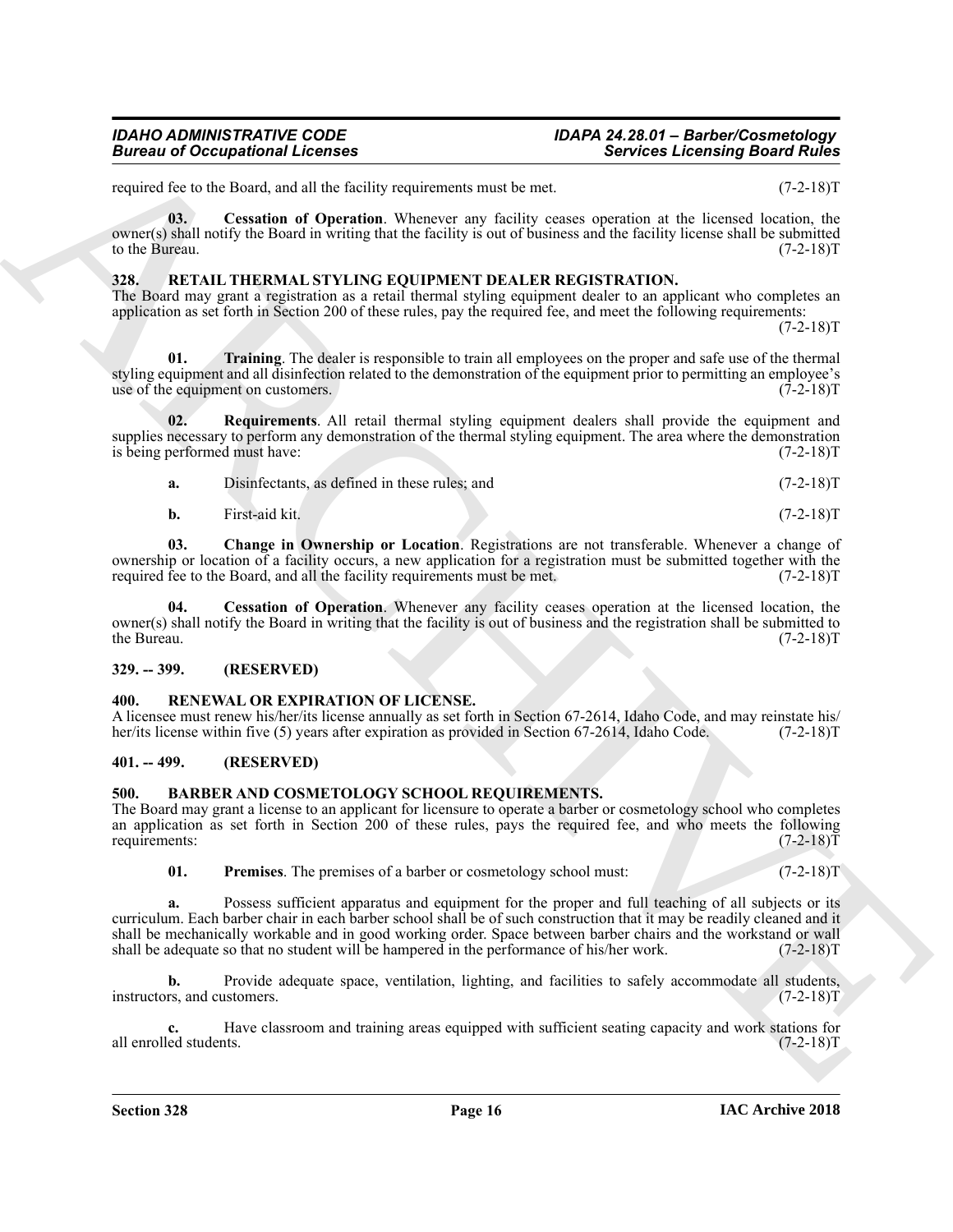<span id="page-16-3"></span>**d.** Provide a restroom with a sink with hot and cold running water and approved drainage system.  $(7-2-18)T$ 

Bureau of Occupations I Leonards<br>
The value of the state with solid by material section in Sevices Leonards Based Sinks<br>
Leonard Control and The Control and The Control and The Control and The Control and The Control and **02. Faculty or Instructors**. A school must be under the direct, personal supervision at all times of a licensed cosmetology instructor if a cosmetology school or a licensed barber or barber-stylist instructor if a barber school and must employ and maintain a licensed instructor for every twenty (20) students or fraction thereof, with an instructor trainee counting as an instructor for the purposes of the student-instructor ratio. (7-2-18) instructor trainee counting as an instructor for the purposes of the student-instructor ratio.

**a.** An instructor shall teach only those subject areas for which the instructor is licensed. (7-2-18)T

**b.** Instructors must devote their time during school or class hours to instructing students rather than engaging in occupational practice. (7-2-18)T

<span id="page-16-4"></span>**03.** Operations. A barber or cosmetology school must:  $(7-2-18)$ T

**a.** Maintain regular class and instruction hours, establish grades and hold monthly examinations. This ion will be transferred to the record of instruction; (7-2-18) information will be transferred to the record of instruction;

**b.** Prescribe a school term for training in all aspects of the practice being taught; and  $(7-2-18)$ T

<span id="page-16-2"></span><span id="page-16-1"></span>**c.** Offer school hours for the purpose of instruction on at least five (5) days per week. (7-2-18)T

**04. Curriculum**. A school must submit a curriculum and course catalog that covers the subjects, as set forth in Section 54-5815(1)(g), Idaho Code, relating to the profession for which the school is seeking approval to teach. Any proposed changes to a curriculum or catalog must be approved by the Board. The submission must<br>identify what specific changes are being made to the curriculum. (7-2-18) identify what specific changes are being made to the curriculum.

**05. Clinical Work**. Each school shall advertise to the public that it is a school and that all work is done by students. The clinic area shall not have connecting entrances to establishments or businesses other than barber or cosmetology schools. (7-2-18)T

**a.** Students shall not be permitted to render any clinical service to patrons until students have completed at least five percent (5%) of the required hours of instruction. (7-2-18)T

**b.** All clinical work shall be performed under the supervision of a licensed instructor. (7-2-18)T

<span id="page-16-5"></span>**c.** Clinical work shall be recorded on the record of instruction for each month. (7-2-18)T

**06.** Student Records To be Maintained by the School. A school must maintain the following records enrolled student: (7-2-18) for each enrolled student:

**a.** Proof of age showing student is no less than sixteen and one-half (16  $\frac{1}{2}$ ) years of age; (7-2-18)T

**b.** Proof of showing student has satisfactorily completed two (2) years of high school (tenth grade) or quivalent education as evidenced in a manner identified in Subsection 300.02 of these rules; (7-2-18)T having equivalent education as evidenced in a manner identified in Subsection 300.02 of these rules;

**c.** Daily attendance record for each student; (7-2-18)T

**d.** Record of instruction for each student showing the classroom hours, the clinical hours, and is done for each month in which the student is enrolled; and (7-2-18)<sup>T</sup> operations done for each month in which the student is enrolled; and

**e.** When a student's course of instruction has been completed or terminated, the completed operations, and number of hours of instruction are to be recorded by the school on the record of instruction form. This form is to be provided to the student and maintained by the school for five (5) years from completion or termination. (7-2-18)T

#### <span id="page-16-0"></span>**07. Change in Ownership or Location**. (7-2-18)T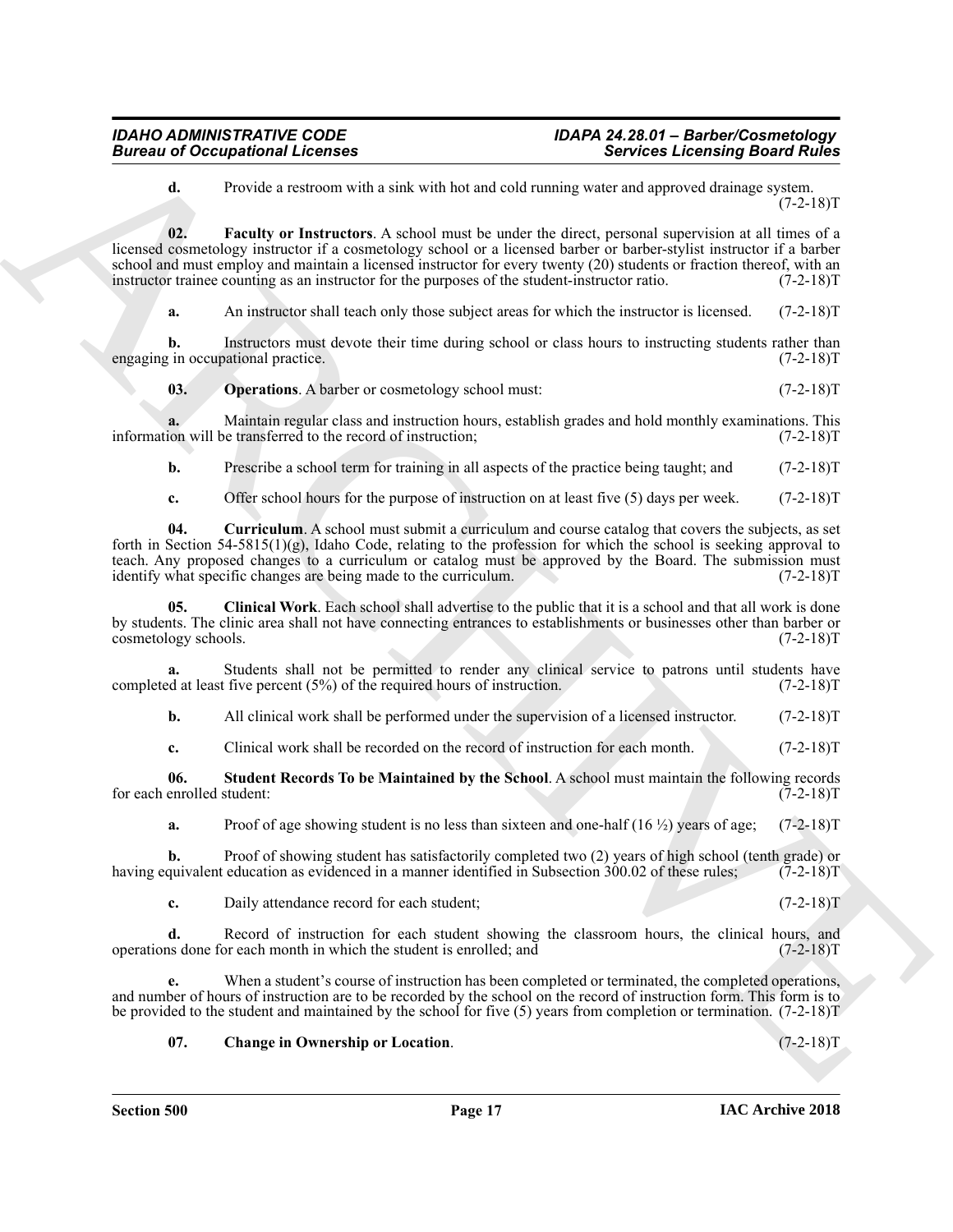#### <span id="page-17-6"></span><span id="page-17-2"></span><span id="page-17-1"></span><span id="page-17-0"></span>**501. RULES FOR COSMETOLOGY SCHOOLS APPROVED TO TEACH ELECTROLOGY.**

<span id="page-17-9"></span><span id="page-17-8"></span><span id="page-17-7"></span><span id="page-17-5"></span><span id="page-17-4"></span><span id="page-17-3"></span>

|    |  | Work stations equal to seventy-five percent (75%) of total enrollment; | $(7-2-18)T$ |  |
|----|--|------------------------------------------------------------------------|-------------|--|
| a. |  |                                                                        |             |  |

| <b>Bureau of Occupational Licenses</b>                                                                                                                                                                                                             |                                                                                                                                                                                                                                                                                                                                                                                         | <b>Services Licensing Board Rules</b>                                                   |  |  |
|----------------------------------------------------------------------------------------------------------------------------------------------------------------------------------------------------------------------------------------------------|-----------------------------------------------------------------------------------------------------------------------------------------------------------------------------------------------------------------------------------------------------------------------------------------------------------------------------------------------------------------------------------------|-----------------------------------------------------------------------------------------|--|--|
| a.                                                                                                                                                                                                                                                 | Licenses are not transferable.                                                                                                                                                                                                                                                                                                                                                          | $(7-2-18)T$                                                                             |  |  |
| b.                                                                                                                                                                                                                                                 | A new application must be submitted to the Board and a license issued for a new or additional<br>location or a change of ownership of an existing school.                                                                                                                                                                                                                               | $(7-2-18)T$                                                                             |  |  |
| 08.                                                                                                                                                                                                                                                | Cessation of School. When a school ceases to operate as a school, the school must provide each<br>enrolled student his/her records of instruction at or before the cessation of operations.                                                                                                                                                                                             | $(7-2-18)T$                                                                             |  |  |
| 501.                                                                                                                                                                                                                                               | RULES FOR COSMETOLOGY SCHOOLS APPROVED TO TEACH ELECTROLOGY.<br>The Board may grant a license to an applicant to operate an electrology school to an applicant who completes an<br>application as set forth in Section 200 of these rules, pays the required fee, and meets the following requirements:                                                                                 | $(7-2-18)T$                                                                             |  |  |
| 01.<br>per six $(6)$ students.                                                                                                                                                                                                                     | Premises. Schools provide a minimum of three hundred (300) square feet of designated floor space                                                                                                                                                                                                                                                                                        | $(7-2-18)T$                                                                             |  |  |
| 02.<br>students.                                                                                                                                                                                                                                   | <b>Required Equipment.</b> Each school shall have the following equipment, which is considered the<br>minimum equipment necessary for the proper instruction of students. This amount of equipment is based on six (6)                                                                                                                                                                  | $(7-2-18)T$                                                                             |  |  |
| a.                                                                                                                                                                                                                                                 | Work stations equal to seventy-five percent (75%) of total enrollment;                                                                                                                                                                                                                                                                                                                  | $(7-2-18)T$                                                                             |  |  |
| b.<br>Thermolysis, and Blend;                                                                                                                                                                                                                      | Two (2) brands of machines, one (1) of which has three (3) method capability: Galvanic,                                                                                                                                                                                                                                                                                                 | $(7-2-18)T$                                                                             |  |  |
| c.                                                                                                                                                                                                                                                 | Two (2) treatment tables and adjustable technician chairs;                                                                                                                                                                                                                                                                                                                              | $(7-2-18)T$                                                                             |  |  |
| d.                                                                                                                                                                                                                                                 | Two (2) swing arm lamps with magnifying lens;                                                                                                                                                                                                                                                                                                                                           | $(7-2-18)T$                                                                             |  |  |
| е.                                                                                                                                                                                                                                                 | Two (2) magnifying glasses;                                                                                                                                                                                                                                                                                                                                                             | $(7-2-18)T$                                                                             |  |  |
| f.                                                                                                                                                                                                                                                 | Tweezers;                                                                                                                                                                                                                                                                                                                                                                               | $(7-2-18)T$                                                                             |  |  |
| g.                                                                                                                                                                                                                                                 | One (1) basin with approved water source;                                                                                                                                                                                                                                                                                                                                               | $(7-2-18)T$                                                                             |  |  |
| h.                                                                                                                                                                                                                                                 | Necessary sanitation equipment for implements; and                                                                                                                                                                                                                                                                                                                                      | $(7-2-18)T$                                                                             |  |  |
| i.                                                                                                                                                                                                                                                 | Closed storage cabinet.                                                                                                                                                                                                                                                                                                                                                                 | $(7-2-18)T$                                                                             |  |  |
| 03.<br>sharps container.                                                                                                                                                                                                                           | <b>Student Supplies.</b> Each student is to be issued a basic kit containing two (2) tweezers, disposable<br>probes, eye shields, disposable gloves, before treatment solution, after treatment lotion, hair pins or clips, and one (1)                                                                                                                                                 | $(7-2-18)T$                                                                             |  |  |
| 04.<br><b>Faculty or Instructors.</b> A school must be under the direct, personal supervision at all times of one<br>$(1)$ licensed electrologist instructor for every six $(6)$ students or portion thereof being trained therein.<br>$(7-2-18)T$ |                                                                                                                                                                                                                                                                                                                                                                                         |                                                                                         |  |  |
| 05.                                                                                                                                                                                                                                                | Curriculum. A school must submit a curriculum and course catalog that covers the subjects<br>relating to electrology as set forth in Section 54-5815(1)(g)(iv), Idaho Code. Any changes to a curriculum or catalog<br>must be approved by the Board prior to implementing the proposed changes. The submission must identify what<br>specific changes are being made to the curriculum. | $(7-2-18)T$                                                                             |  |  |
| 06.                                                                                                                                                                                                                                                | Clinical Work. A cosmetology school approved to teach electrology must meet the same<br>requirements regarding clinical work as a school of cosmetology as set forth in Subsection 500.05 of these rules.                                                                                                                                                                               | $(7-2-18)T$                                                                             |  |  |
| 07.                                                                                                                                                                                                                                                |                                                                                                                                                                                                                                                                                                                                                                                         | Student Records To be Maintained by the School. Records required of cosmetology schools |  |  |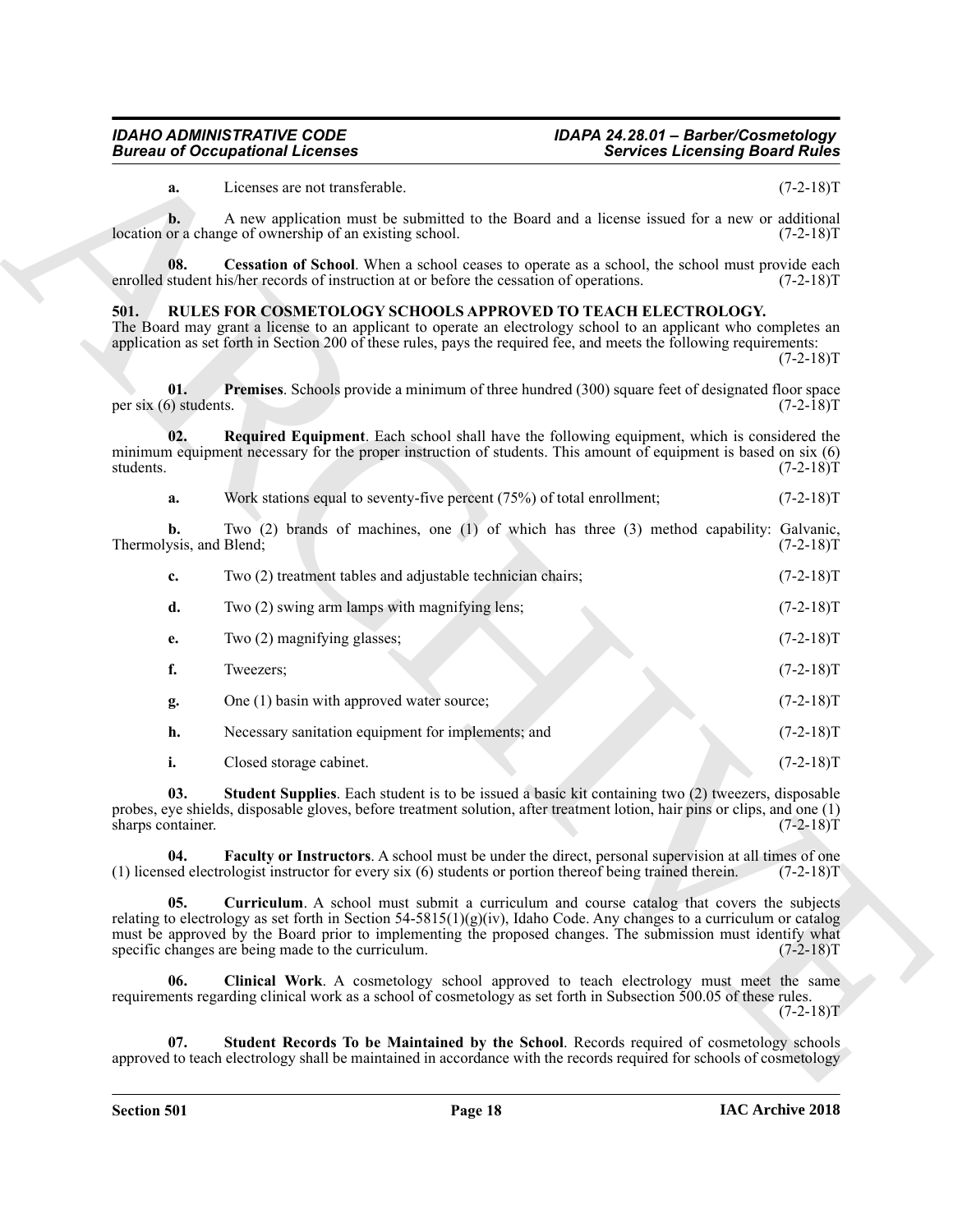### *IDAHO ADMINISTRATIVE CODE IDAPA 24.28.01 – Barber/Cosmetology Bureau of Occupational Licenses Services Licensing Board Rules*

<span id="page-18-5"></span>

|     | as set forth in Subsection 500.06 of these rules.                                                                                                         | $(7-2-18)T$ |
|-----|-----------------------------------------------------------------------------------------------------------------------------------------------------------|-------------|
| 08. | <b>Change in Ownership or Location.</b>                                                                                                                   | $(7-2-18)T$ |
|     | Licenses are not transferable.                                                                                                                            | $(7-2-18)T$ |
|     | A new application must be submitted to the Board and a license issued for a new or additional<br>location or a change of ownership of an existing school. | $(7-2-18)T$ |

### <span id="page-18-4"></span><span id="page-18-3"></span><span id="page-18-2"></span><span id="page-18-1"></span><span id="page-18-0"></span>**502. EDUCATIONAL PROGRAM STANDARDS FOR COURSES OF INSTRUCTION.**

|                    | <b>Bureau of Occupational Licenses</b>                                                                                                                                                                        | <b>Services Licensing Board Rules</b>                                                         |             |
|--------------------|---------------------------------------------------------------------------------------------------------------------------------------------------------------------------------------------------------------|-----------------------------------------------------------------------------------------------|-------------|
|                    | as set forth in Subsection 500.06 of these rules.                                                                                                                                                             |                                                                                               | $(7-2-18)T$ |
| 08.                | <b>Change in Ownership or Location.</b>                                                                                                                                                                       |                                                                                               | $(7-2-18)T$ |
| a.                 | Licenses are not transferable.                                                                                                                                                                                |                                                                                               | $(7-2-18)T$ |
| b.                 | A new application must be submitted to the Board and a license issued for a new or additional<br>location or a change of ownership of an existing school.                                                     |                                                                                               | $(7-2-18)T$ |
| 09.                | Cessation of School. When a school ceases to operate as a school, the school must provide each<br>enrolled student his/her records of instruction at or before the cessation of operations.                   |                                                                                               | $(7-2-18)T$ |
| 502.               | EDUCATIONAL PROGRAM STANDARDS FOR COURSES OF INSTRUCTION.<br>A licensed school must maintain the following educational program standards for each course of instruction for<br>which it is approved to teach. |                                                                                               | $(7-2-18)T$ |
| 01.                | Barber. Coursework must include courses in the following content areas:                                                                                                                                       |                                                                                               | $(7-2-18)T$ |
| a.                 | Haircut;                                                                                                                                                                                                      |                                                                                               | $(7-2-18)T$ |
| b.                 | Blow dry (does not include haircut);                                                                                                                                                                          |                                                                                               | $(7-2-18)T$ |
| c.                 | Shampoo;                                                                                                                                                                                                      |                                                                                               | $(7-2-18)T$ |
| d.                 | Shave or Beard Trim;                                                                                                                                                                                          |                                                                                               | $(7-2-18)T$ |
| e.                 | Facial or Massage;                                                                                                                                                                                            |                                                                                               | $(7-2-18)T$ |
| f.                 | Hair or Scalp Treatment;                                                                                                                                                                                      |                                                                                               | $(7-2-18)T$ |
| g.                 | Curling Iron; and                                                                                                                                                                                             |                                                                                               | $(7-2-18)T$ |
| h.<br>instruction. | Hygiene and disinfection shall be taught on a continuing basis and indicated on the record of                                                                                                                 |                                                                                               | $(7-2-18)T$ |
| 02.                | Barber-Stylist. Coursework must include courses in the following content areas:                                                                                                                               |                                                                                               | $(7-2-18)T$ |
| a.                 | Haircut;                                                                                                                                                                                                      |                                                                                               | $(7-2-18)T$ |
| b.                 | Style/blow dry (does not include haircut);                                                                                                                                                                    |                                                                                               | $(7-2-18)T$ |
| c.                 | Shampoo;                                                                                                                                                                                                      |                                                                                               | $(7-2-18)T$ |
| d.                 | Permanent Wave;                                                                                                                                                                                               |                                                                                               | $(7-2-18)T$ |
| e.                 | Shave or Beard Trim;                                                                                                                                                                                          |                                                                                               | $(7-2-18)T$ |
| f.                 | Facial or Massage;                                                                                                                                                                                            |                                                                                               | $(7-2-18)T$ |
| g.                 | Color/Bleach/Rinse;                                                                                                                                                                                           |                                                                                               | $(7-2-18)T$ |
| h.                 | Hair or Scalp Treatment;                                                                                                                                                                                      |                                                                                               | $(7-2-18)T$ |
| i.                 | Curling Iron; and                                                                                                                                                                                             |                                                                                               | $(7-2-18)T$ |
|                    |                                                                                                                                                                                                               | Hygiene and disinfection shall be taught on a continuing basis and indicated on the record of |             |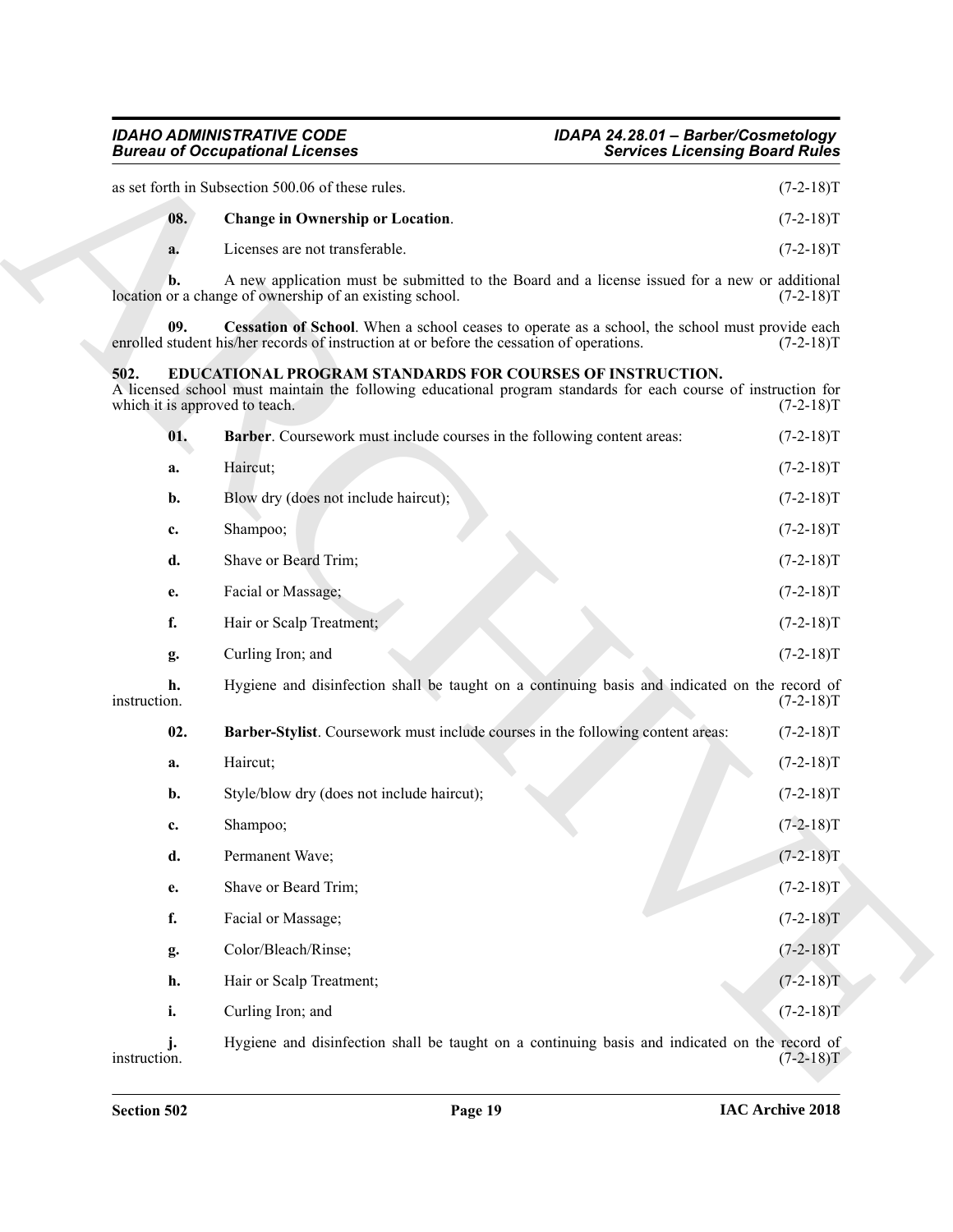<span id="page-19-2"></span><span id="page-19-1"></span><span id="page-19-0"></span>

|                               | <b>Bureau of Occupational Licenses</b>                                                                                                                                    | <b>Services Licensing Board Rules</b> |
|-------------------------------|---------------------------------------------------------------------------------------------------------------------------------------------------------------------------|---------------------------------------|
| 03.<br>include the following: | Cosmetology. A record of the operations completed by each student shall be maintained and                                                                                 | $(7-2-18)T$                           |
| braiding/free styling;        | Creative hair styling which shall include hair styles, wet sets/styling, thermal styles, fingerwaving,                                                                    | $(7-2-18)T$                           |
| b.                            | <b>Scalp Treatments;</b>                                                                                                                                                  | $(7-2-18)T$                           |
| c.                            | Permanent Waves (All Methods);                                                                                                                                            | $(7-2-18)T$                           |
| d.                            | Haircutting/shaping which shall include scissor and razor/clipper;                                                                                                        | $(7-2-18)T$                           |
| e.                            | Bleaching;                                                                                                                                                                | $(7-2-18)T$                           |
| f.                            | Tinting;                                                                                                                                                                  | $(7-2-18)T$                           |
| g.                            | Semi Permanent/Temporary Color;                                                                                                                                           | $(7-2-18)T$                           |
| h.                            | Frosting/Highlights;                                                                                                                                                      | $(7-2-18)T$                           |
| i.                            | Facials which shall include plain, makeup and arches;                                                                                                                     | $(7-2-18)T$                           |
| j.                            | Manicures which shall include plain and oil;                                                                                                                              | $(7-2-18)T$                           |
| k.                            | Pedicures;                                                                                                                                                                | $(7-2-18)T$                           |
| 1.                            | Artificial Nails; and                                                                                                                                                     | $(7-2-18)T$                           |
| m.<br>instruction.            | Hygiene and disinfection shall be taught on a continuing basis and indicated on the record of                                                                             | $(7-2-18)T$                           |
| 04.<br>following:             | Esthetics. The recorded operations completed by each student shall be maintained and include the                                                                          | $(7-2-18)T$                           |
|                               | Massage and manipulation application of lotions, creams, tonics, solutions, skin care masks, and<br>similar cosmetic preparations and their effects on the skin and body; | $(7-2-18)T$                           |
| b.                            | Cleansing, steaming, exfoliation, and extraction procedures;                                                                                                              | $(7-2-18)T$                           |
| c.                            | Cosmetics and makeup application;                                                                                                                                         | $(7-2-18)T$                           |
| d.                            | Machine Application: use of mechanical or electrical equipment;                                                                                                           | $(7-2-18)T$                           |
| e.                            | Bacteriology, disinfection and sterilization, and safety precautions;                                                                                                     | $(7-2-18)T$                           |
| f.                            | Human anatomy, physiology and histology of skin care;                                                                                                                     | $(7-2-18)T$                           |
| g.                            | Follicle growth cycle and hair removal procedures;                                                                                                                        | $(7-2-18)T$                           |
| h.                            | Skin analysis, conditions, disorders, and diseases; and                                                                                                                   | $(7-2-18)T$                           |
| i.<br>instruction.            | Hygiene and disinfection shall be taught on a continuing basis and indicated on the record of                                                                             | $(7-2-18)T$                           |
| 05.<br>include the following: | Nail Technology. The recorded operations completed by each student shall be maintained and                                                                                | $(7-2-18)T$                           |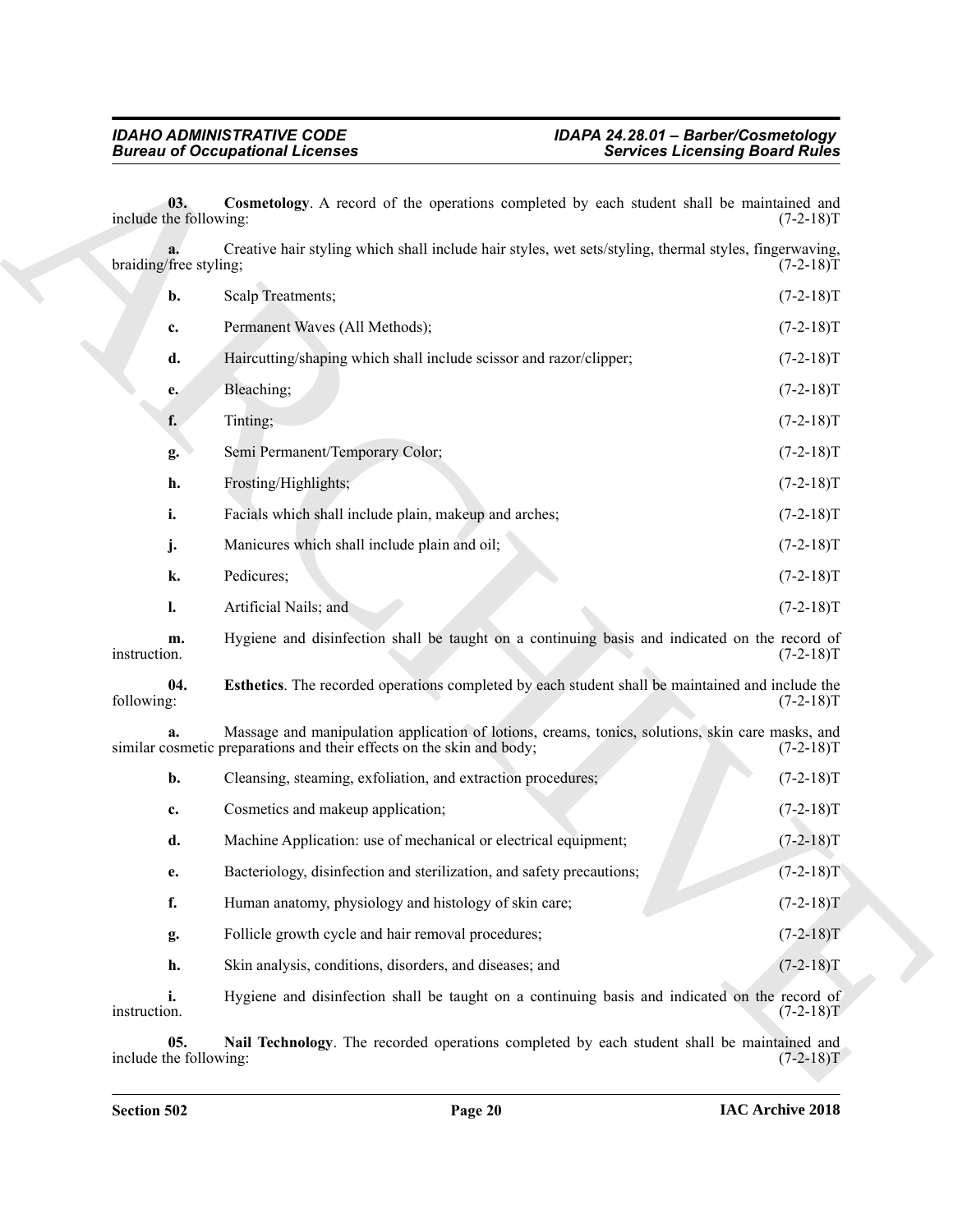<span id="page-20-2"></span><span id="page-20-1"></span><span id="page-20-0"></span>

|                              | <b>Bureau of Occupational Licenses</b>                                                                                                                                                       | <b>Services Licensing Board Rules</b> |
|------------------------------|----------------------------------------------------------------------------------------------------------------------------------------------------------------------------------------------|---------------------------------------|
| a.                           | Form nails;                                                                                                                                                                                  | $(7-2-18)T$                           |
| b.                           | Finished tips;                                                                                                                                                                               | $(7-2-18)T$                           |
| c.                           | Wraps and mends;                                                                                                                                                                             | $(7-2-18)T$                           |
| d.                           | Basic manicures and pedicures; and                                                                                                                                                           | $(7-2-18)T$                           |
| e.<br>instruction.           | Hygiene and disinfection shall be taught on a continuing basis and indicated on the record of                                                                                                | $(7-2-18)T$                           |
| 06.<br>the following:        | Haircutter. The recorded operations completed by each student shall be maintained and include                                                                                                | $(7-2-18)T$                           |
| a.                           | Haircutting and Hair shaping;                                                                                                                                                                | $(7-2-18)T$                           |
| h.<br>braiding/free styling; | Creative hair styling which shall include hair styles, wet sets/styling, thermal styles, fingerwaving,                                                                                       | $(7-2-18)T$                           |
| c.                           | Use of cutting implements;                                                                                                                                                                   | $(7-2-18)T$                           |
| d.                           | Basic shampooing and conditioning; and                                                                                                                                                       | $(7-2-18)T$                           |
| e.<br>instruction.           | Hygiene and disinfection shall be taught on a continuing basis and indicated on the record of                                                                                                | $(7-2-18)T$                           |
| 07.<br>the following:        | Electrology. The recorded operations completed by each student shall be maintained and include                                                                                               | $(7-2-18)T$                           |
| a.                           | Bacteriology, disinfection and sterilization, safety precautions, anatomy, and physiology; (7-2-18)T                                                                                         |                                       |
| b.                           | Electricity which shall include the nature of electrical current, principles of operating electrical<br>devices and the various safety precautions used when operating electrical equipment; | $(7-2-18)T$                           |
| c.                           | Electrolysis which shall include the use and study of galvanic current;                                                                                                                      | $(7-2-18)T$                           |
| d.                           | Thermolysis, including the use and study of high frequency current, automatic and manual;                                                                                                    | $(7-2-18)T$                           |
| e.                           | A combination of high frequency and galvanic currents;                                                                                                                                       | $(7-2-18)T$                           |
| f.                           | The study and cause of hypertrichosis; and                                                                                                                                                   | $(7-2-18)T$                           |
| g.<br>instruction.           | Hygiene and disinfection shall be taught on a continuing basis and indicated on the record of                                                                                                | $(7-2-18)T$                           |
| 08.<br>following:            | Instructor. The recorded operations completed by each student shall be maintained and include the                                                                                            | $(7-2-18)T$                           |
| a.                           | Lesson planning;                                                                                                                                                                             | $(7-2-18)T$                           |
| b.                           | Audio-Visual aid preparation;                                                                                                                                                                | $(7-2-18)T$                           |
| c.                           | Theory class;                                                                                                                                                                                | $(7-2-18)T$                           |
| d.                           | Practical demonstrations;                                                                                                                                                                    | $(7-2-18)T$                           |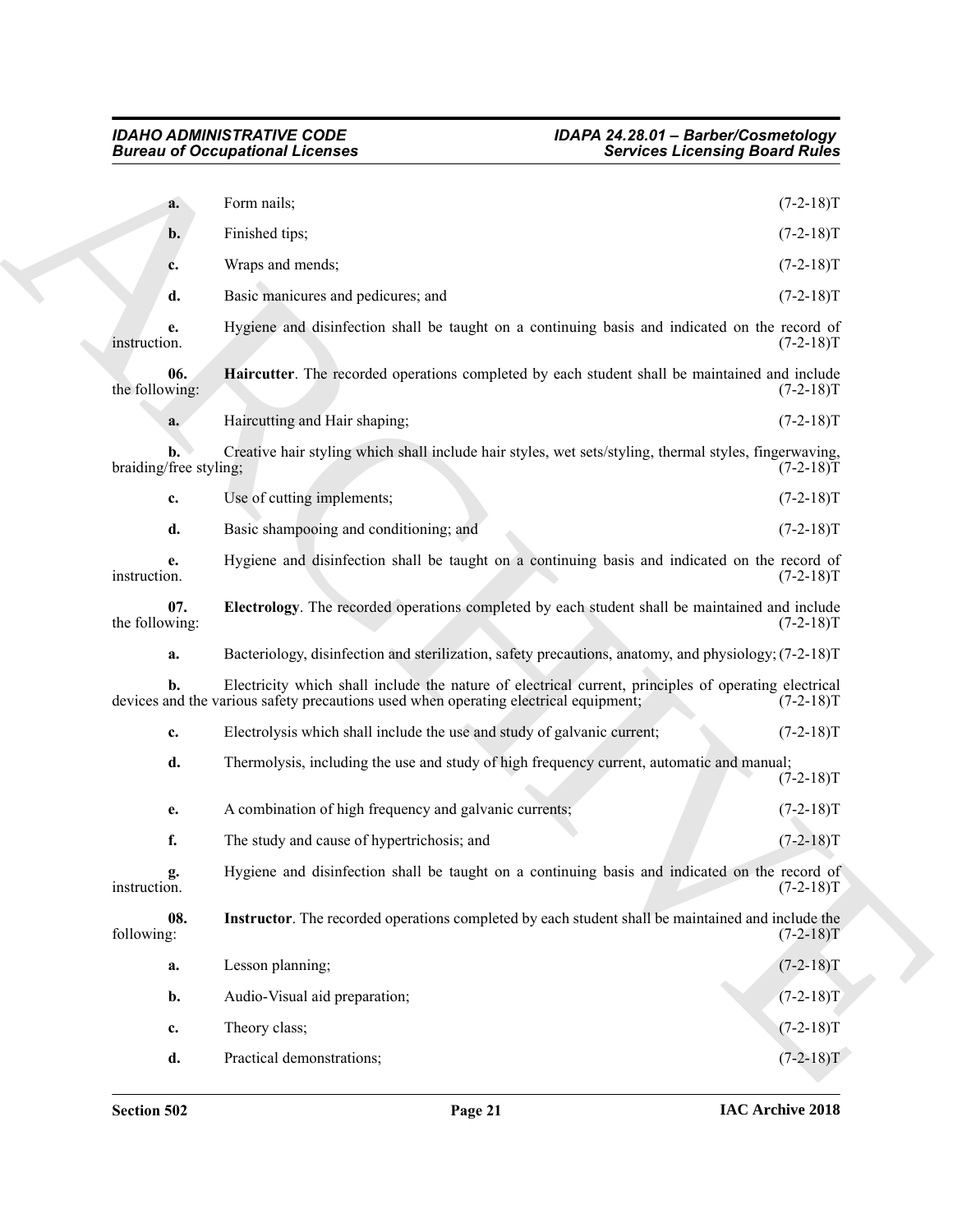|                        | <b>Bureau of Occupational Licenses</b>                                                                                                                                                                                                                                                                                                                                                                     | <b>Services Licensing Board Rules</b> |             |
|------------------------|------------------------------------------------------------------------------------------------------------------------------------------------------------------------------------------------------------------------------------------------------------------------------------------------------------------------------------------------------------------------------------------------------------|---------------------------------------|-------------|
| $e_{\bullet}$          | Testing and evaluation theory;                                                                                                                                                                                                                                                                                                                                                                             |                                       | $(7-2-18)T$ |
| f.                     | Testing and evaluation; and                                                                                                                                                                                                                                                                                                                                                                                |                                       | $(7-2-18)T$ |
| g.                     | Clinic floor supervision.                                                                                                                                                                                                                                                                                                                                                                                  |                                       | $(7-2-18)T$ |
| $503. - 549.$          | (RESERVED)                                                                                                                                                                                                                                                                                                                                                                                                 |                                       |             |
| 550.                   | APPRENTICE REGISTRATION AND APPRENTICESHIPS.<br>The Board may issue a registration as an apprentice to allow a person to engage in the practice of cosmetology, nail<br>technology, esthetics, electrology, or makeup artistry while completing the required instructional hours for a license<br>or certificate. An apprentice may only practice under direct supervision as provided below.              |                                       | $(7-2-18)T$ |
| 01.                    | Application and Qualifications. An applicant must submit a completed application on a form<br>approved by the Board, pay the required fee, and meet the following qualifications:                                                                                                                                                                                                                          |                                       | $(7-2-18)T$ |
| a.                     | Be at least sixteen and one-half $(16 \frac{1}{2})$ years of age;                                                                                                                                                                                                                                                                                                                                          |                                       | $(7-2-18)T$ |
| b.                     | Have successfully completed at least two (2) years of high school or have attained an equivalent<br>education as determined by the board as evidenced in a manner identified in Subsection 300.02 of these rules;                                                                                                                                                                                          |                                       | $(7-2-18)T$ |
| c.<br>establishment;   | Have certification from the establishment that the applicant is enrolled as an apprentice in the                                                                                                                                                                                                                                                                                                           |                                       | $(7-2-18)T$ |
| d.                     | Identify the names and license numbers of the licensed cosmetologists, electrologists, estheticians,<br>and nail technicians employed in the establishment in which the applicant will serve as an apprentice; and $(7-2-18)$ T                                                                                                                                                                            |                                       |             |
|                        | Identify the name(s) and license number(s) of the licensed cosmetology, electrology, esthetics, or<br>nail technology instructor who will instruct the applicant during the apprenticeship.                                                                                                                                                                                                                |                                       | $(7-2-18)T$ |
| 02.                    | Instruction. The instructor for any apprenticeship must submit to the Board a curriculum for the<br>entire course of apprenticeship instruction. The Board must approve the curriculum prior to the beginning of<br>instruction. The curriculum must cover the subjects relating to the profession for which the apprentice is pursuing<br>licensure as set forth in Section $54-5815(1)(g)$ , Idaho Code. |                                       | $(7-2-18)T$ |
| 03.                    | <b>Supervision</b> . There must be at least one $(1)$ licensed instructor and one $(1)$ separate supervising<br>licensee for each apprentice in the establishment at all times when an apprentice is being trained, except that an<br>electrology apprentice may be supervised solely by the electrology instructor.                                                                                       |                                       | $(7-2-18)T$ |
| a.<br>licensure.       | The instructor must be licensed to teach the profession for which the registrant is pursuing licensure<br>and the supervising licensee must be licensed to practice the profession for which the apprentice is pursuing                                                                                                                                                                                    |                                       | $(7-2-18)T$ |
| b.                     | An instructor may not train more than three (3) currently registered apprentices, except that an<br>electrology instructor may not train more than one (1) currently registered electrology apprentice.                                                                                                                                                                                                    |                                       | $(7-2-18)T$ |
| approved by the Board. | An establishment may not have more than $six(6)$ currently registered apprentices, unless otherwise                                                                                                                                                                                                                                                                                                        |                                       | $(7-2-18)T$ |
|                        | An establishment or an instructor under current discipline may not supervise an apprentice.                                                                                                                                                                                                                                                                                                                |                                       |             |
| d.                     |                                                                                                                                                                                                                                                                                                                                                                                                            |                                       | $(7-2-18)T$ |

#### <span id="page-21-0"></span>**503. -- 549. (RESERVED)**

#### <span id="page-21-5"></span><span id="page-21-4"></span><span id="page-21-3"></span><span id="page-21-2"></span><span id="page-21-1"></span>**550. APPRENTICE REGISTRATION AND APPRENTICESHIPS.**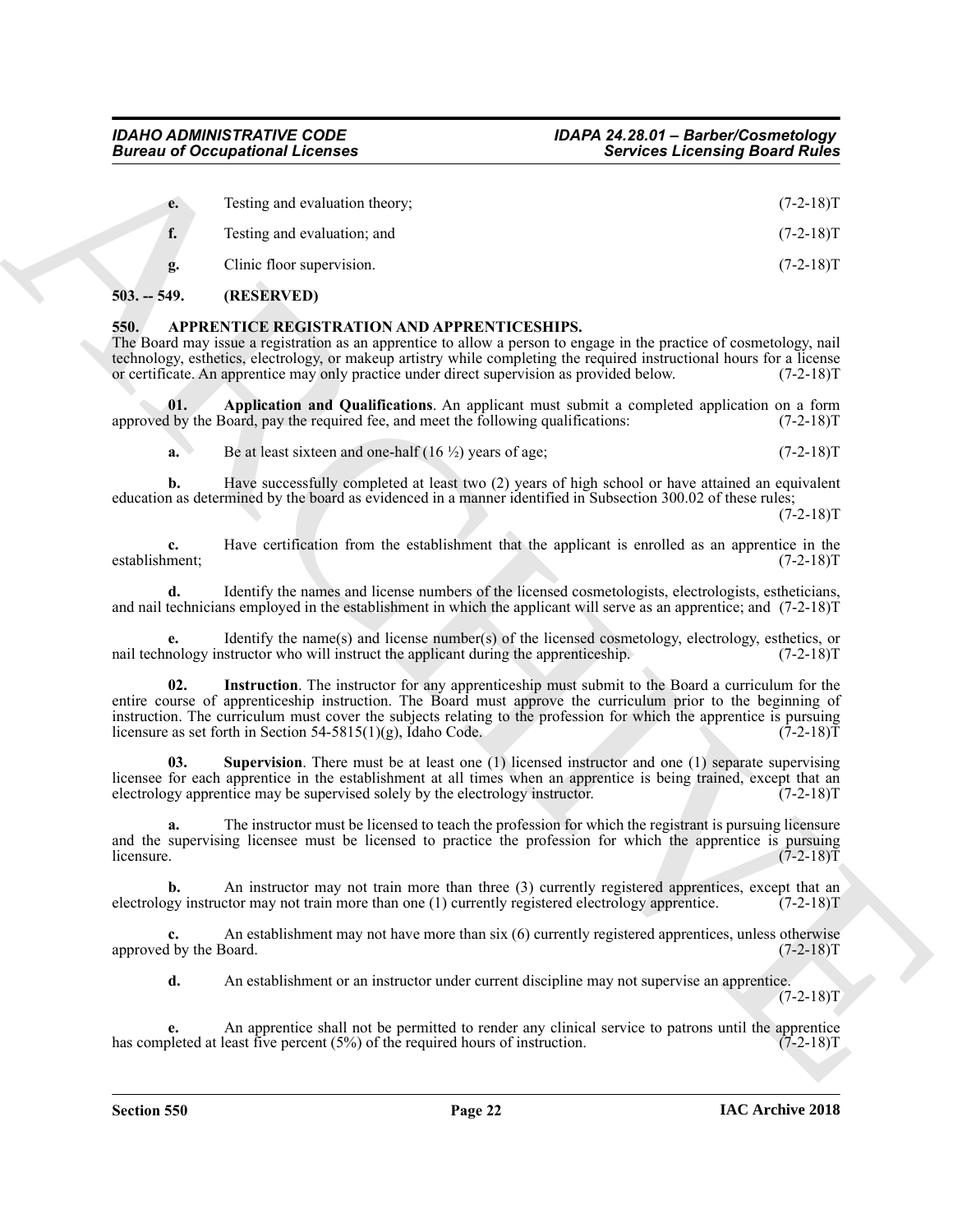<span id="page-22-5"></span>**04. Recordkeeping**. Establishments employing an apprentice shall keep a daily work record of the attendance of the apprentice and a record of the types of instruction given and the work performed by the apprentice as set forth below. (7-2-18)T

**a.** An apprentice must be given monthly progress records, and the monthly record shall be signed and dated by the apprentice and the instructor. The establishment shall maintain the records for a period of five  $(5)$  years following completion or termination of the apprentice instruction.  $(7-2-18)T$ 

**b.** When an apprentice's course of instruction has been completed or terminated, the completed operations and number of hours of instruction are to be recorded by the establishment on the Record of Instruction Form. The instructor must submit the Record of Instruction to the Board within fourteen (14) days of the completion of the apprenticeship. The establishment must maintain a copy of the Record of Instruction for a period of five (5) years from completion or termination date.

**c.** Attendance, instruction, and work records must be kept in the establishment in which the apprentice is employed. (7-2-18)T

<span id="page-22-6"></span>**d.** Apprenticeship records are subject to inspection by the Board at any time.  $(7-2-18)$ T

**05. Termination of Registration**. A registration as an apprentice is valid from the date of issuance until the apprentice is no longer enrolled as an apprentice in the establishment identified on the apprentice's application. (7-2-18)T application.  $(7-2-18)T$ 

Borone of Georgian Contributions and the system of the system of the system of the system of the system of the system of the system of the system of the system of the system of the system of the system of the system of th **a.** When an apprentice discontinues a course of study, the establishment must complete a Record of Instruction Form with the total number of hours worked and the types of instruction given to the apprentice. The Record of Instruction Form must be submitted to the Board within thirty (30) days of the discontinuance of the apprenticeship. If an apprentice discontinues a course of instruction and does not transfer to another salon within sixty (60) days, the apprentice registration is automatically canceled and is to be submitted to the Board along with the Record of Instruction.  $(7-2-18)T$ the Record of Instruction.

**b.** When an establishment where apprentices are being trained ceases operation as an establishment, the establishment must submit the records of instruction for each apprentice to the Board within thirty (30) days.

 $(7-2-18)T$ 

**c.** An apprentice who has discontinued a course of study must apply for and be granted a new registration under Subsection 550.01 of these rules, prior to resuming instruction. (7-2-18)T

<span id="page-22-4"></span>**06. Out of State Apprenticeship**. An applicant who has received instruction as an apprentice in another state must file with the Board a copy of the record of instruction from the out of state apprenticeship. For purposes of this section, the record of instruction will be a statement which gives detailed information regarding operations and hours of instruction, and which is to be verified by the licensing agency or instructor(s) in the state in which the instruction was obtained. (7-2-18)T

### <span id="page-22-0"></span>**551. -- 699. (RESERVED)**

### <span id="page-22-9"></span><span id="page-22-1"></span>**700. SCOPE OF PRACTICE.**

All licensees shall practice in a competent manner consistent with their level of education, training, and experience.  $(7-2-18)T$ 

### <span id="page-22-2"></span>**701. -- 709. (RESERVED)**

### <span id="page-22-7"></span><span id="page-22-3"></span>**710. PRACTICE OUTSIDE OF A LICENSED ESTABLISHMENT.**

All licensees and certificants must practice in a place or establishment that is licensed for such practice, except as provided for in Section 54-5804, Idaho Code, or when the services provided by the licensee or certificant are limited to the following: (7-2-18) to the following:

<span id="page-22-8"></span>**01. Hair Styling**. Arranging, styling, dressing of the hair. Trimming of the hair may be performed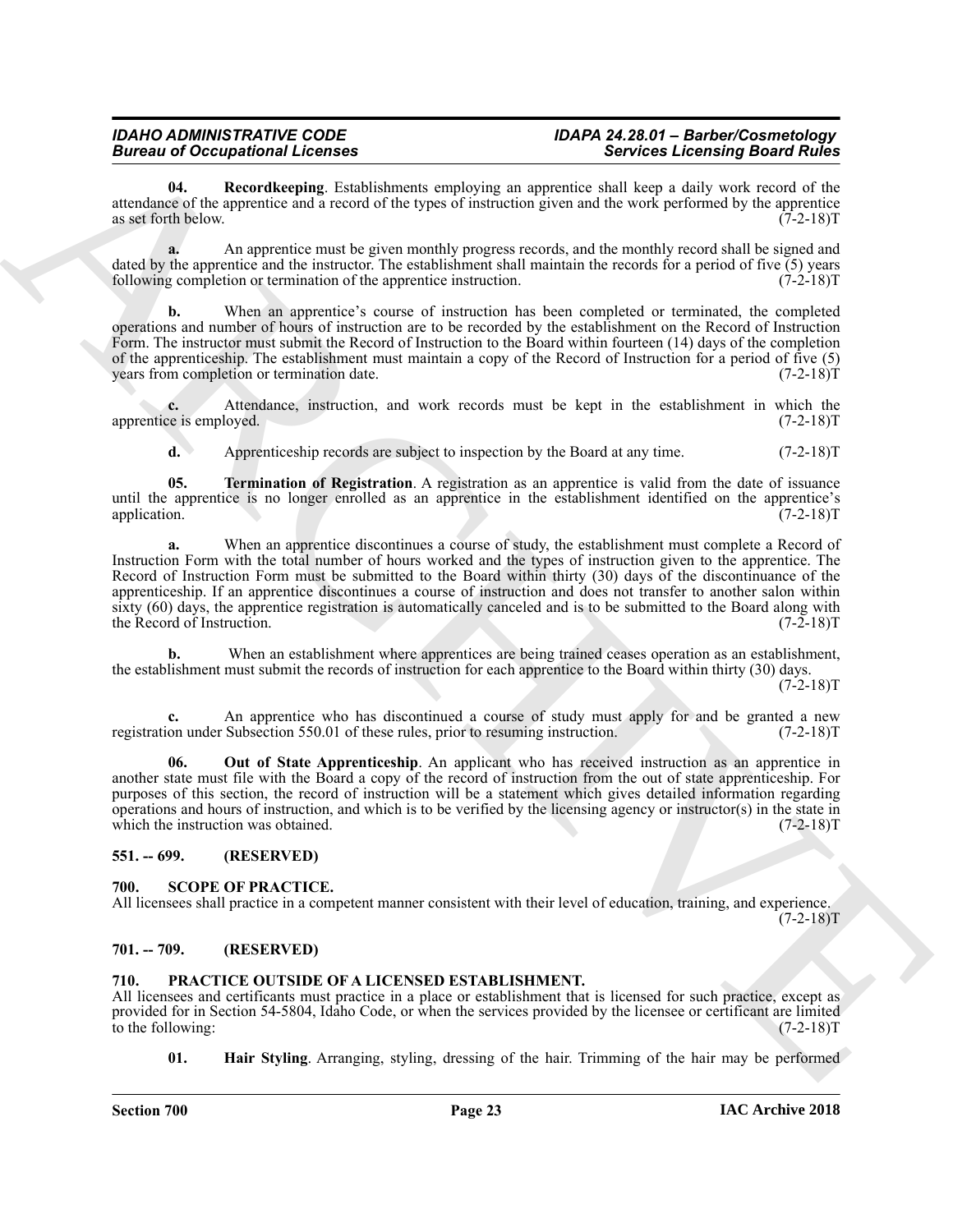when it is incidental to the arranging, styling, or dressing of the hair, including facial hair such as beards, mustaches, and eyebrows. (7-2-18) and eyebrows.

<span id="page-23-4"></span><span id="page-23-3"></span>**02. Coloring**. Wash out topical color, tinted powder, spray or chalk to temporarily camouflage the hair.

**03.** Extensions. Application of extensions with non-permanent adhesive or thread, such as clip in hair, ig and toupees.  $(7-2-18)T$ halos, wig and toupees.

<span id="page-23-8"></span><span id="page-23-2"></span>**04. Temporary Hair Removal**. Tweezing of hairs on the face and neck.  $(7-2-18)T$ 

**05. Cleansing**. Cleansing of the face for the limited purpose of removing makeup and debris and cosmetic preparations for the application of makeup. (7-2-18)T

**06. Nail Services**. Application of nail polish by painting without the use of a lamp or light, removal of polish that is incidental to the painting of the nail, and shaping of the nail with a single-use emery board. (7-2-18)T

<span id="page-23-7"></span><span id="page-23-6"></span><span id="page-23-5"></span>**07.** Makeup Application. Application of makeup. (7-2-18)T

Between a Conception of Licenses<br>
Services Licensing Board Ref.<br>
Services Licensing Board Ref.<br>
and scheme with the stress scheme state of the line and services and the stress scheme of the<br>
U.S. Clubring Walt was applied **08. Safety and Disinfection**. All licensees and certificants must comply with the safety and disinfection rules applicable to the services being performed, regardless of the location where the services are performed. (7-2-18)T

#### <span id="page-23-0"></span>**711. -- 799. (RESERVED)**

#### <span id="page-23-9"></span><span id="page-23-1"></span>**800. UNPROFESSIONAL CONDUCT.**

A licensee shall not engage in unprofessional conduct in the course of his/her practice. Unprofessional conduct is conduct that has endangered or is likely to endanger the health, welfare, or safety of the public. Unprofessional conduct includes, but is not limited to, the following:  $(7-2-18)$ T conduct includes, but is not limited to, the following:

<span id="page-23-18"></span><span id="page-23-17"></span><span id="page-23-15"></span>**01.** Use of MMA. Use of Methyl Methacrylate acid (MMA).  $(7-2-18)T$ 

**02. Use of Skin Cutting Instruments**. Use of skin cutting instruments, including razor-type callus shavers, credo blades, microplane, or other rasps or graters designed to remove corns or calluses by cutting below the skin surface. The presence of such instruments creates a presumption of the instrument's use. (7-2-18)T

**03.** Use of UV Sterilizers. Use of ultraviolet (UV) sterilizers for disinfection. This does not prohibit fultraviolet dryers or lamps used to dry or cure nail products. (7-2-18) the use of ultraviolet dryers or lamps used to dry or cure nail products.

<span id="page-23-16"></span>**04.** Use of Roll-on Wax. Use of roll-on wax, except that single-use roll-on wax cartridges are le when they are disposed of immediately after use. (7-2-18) acceptable when they are disposed of immediately after use.

<span id="page-23-12"></span>**05. Double-Dipping Prohibited**. Placing an item or instrument that has been used on a person into a wax pot or other container that holds wax, a compound, solution, or other cosmetic preparation that will be used for more one (1) than patron. This prohibited practice is commonly referred to as double-dipping. (7-2-18)T more one (1) than patron. This prohibited practice is commonly referred to as double-dipping.

**06. Single-use or Porous Items**. Use of single-use or porous items on more than one (1) patron. The presence of used single-use or porous items, which have not been disposed of, creates a presumption of the item's use or intended use on more than one patron. (7-2-18)T

<span id="page-23-14"></span><span id="page-23-13"></span><span id="page-23-11"></span><span id="page-23-10"></span>**07.** Apprentices. Failure to adequately supervise, instruct, or train an apprentice.  $(7-2-18)T$ 

**08. Inspections and Investigations**. Interference with an inspection or investigation conducted by or on behalf of the Board. (7-2-18)T

**09. Disease Transmission Prevention**. Performing a service on a patron who has an open sore or a known contagious disease of a nature that may be transmitted by performing the procedure, unless the licensee takes medically-approved measures to prevent transmission of the disease. (7-2-18)T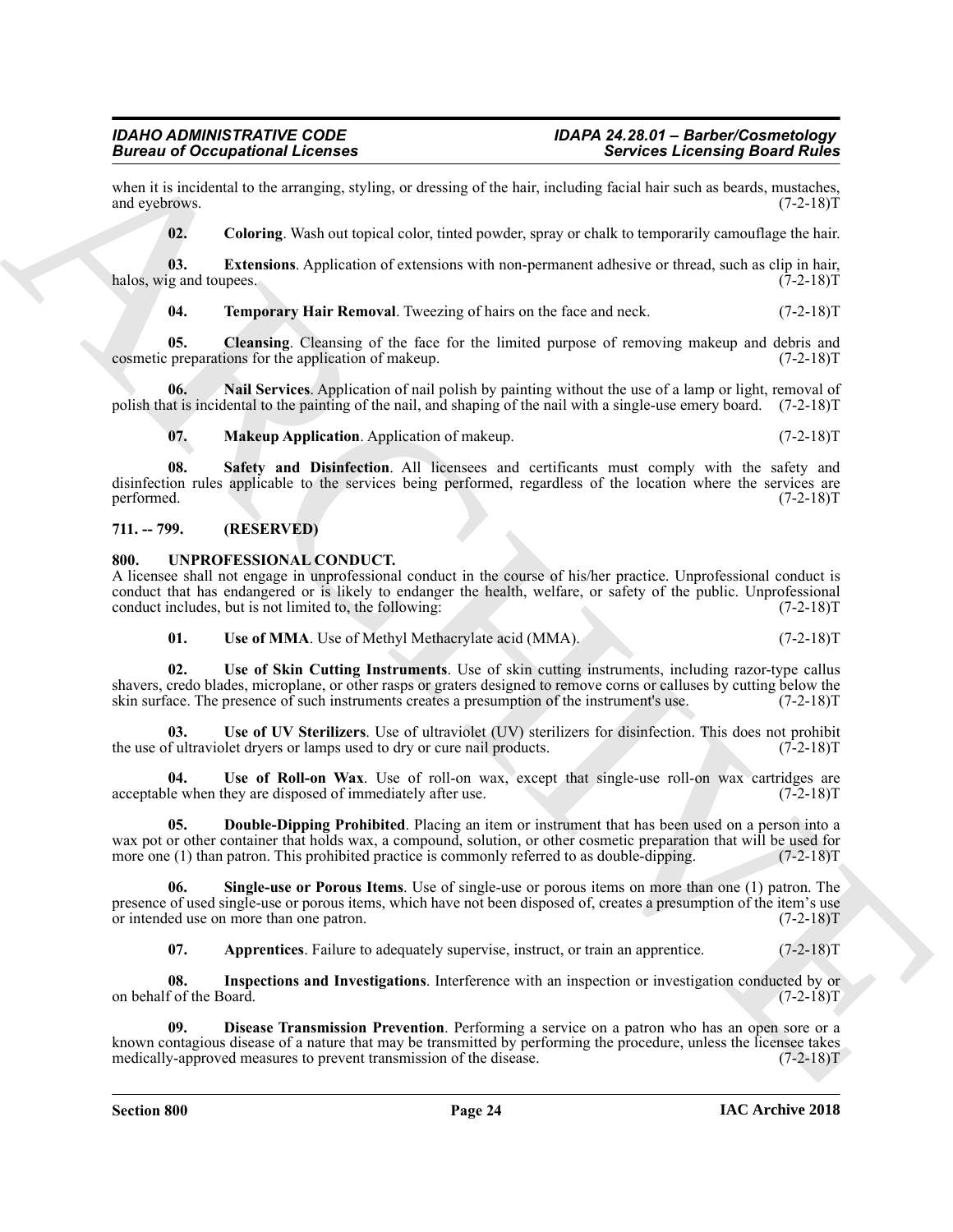<span id="page-24-12"></span>**10. Practicing Outside Scope of Training**. Performing services or using machines or devices outside the licensee's area of training, expertise, competence, or scope of practice for the license held. (7-2-18)T

### <span id="page-24-0"></span>**801. -- 849. (RESERVED)**

#### <span id="page-24-3"></span><span id="page-24-1"></span>**850. INSPECTION OF ESTABLISHMENTS, SCHOOLS AND FACILITIES.**

All establishments, schools, and facilities shall be subject to inspection by the Board or its agents during business hours without notice to ensure the safe operation of each establishment, school, or facility and to ensure continued compliance with Chapter 58, Title 54, Idaho Code, and these rules. (7-2-18)T

<span id="page-24-5"></span>**01. Form**. The Board may adopt a form which identifies those general items that will be inspected and a level of compliance necessary for issuance or renewal of a license and for which a failure to meet that level is grounds for discipline. Violations of the Chapter 58, Title 54, Idaho Code, or these rules that are not listed on the form but that are found during inspection are also grounds for discipline. (7-2-18)  $(7-2-18)$ 

<span id="page-24-4"></span>**02. Classification Card**. Following an inspection, each establishment, school, and facility, except for retail thermal styling equipment dealers, will receive classification as follows: 100% - 90% = "A"; 89% - 80% = "B"; 79% and below = "C." The "C" classification denotes an unacceptable level of compliance and a reinspection is required. (7-2-18)T

<span id="page-24-6"></span>**03. Reinspection**. A facility or establishment not found to be at an acceptable level of compliance must make improvements within thirty (30) days. The Board may allow an establishment, school, or facility to continue to operate during that period. The Board may take action prior to any reinspection when the circumstances represent an immediate danger to the public health, safety, or welfare. (7-2-18)T

#### <span id="page-24-7"></span><span id="page-24-2"></span>**851. SAFETY AND DISINFECTION FOR ESTABLISHMENTS AND SCHOOLS.**

All establishments and schools must take every precaution to prevent the transfer of disease-causing pathogens between people and comply with Chapter 58, Title 54, Idaho Code. At a minimum the establishment or school must meet the following requirements: (7-2-18)T

<span id="page-24-10"></span>**Premises**. Establishments and schools must be separated from living areas by substantial walls and/ or closable doors. All establishments and schools must be maintained in an orderly manner and shall be heated, lighted, and ventilated so as to be safe and comfortable to the operators and patrons. Floors, walls, ceilings, furniture, and all other fixtures shall be kept clean and in good repair at all times. (7-2-18)T

<span id="page-24-8"></span>**02. Instrument Cleaning**. All instruments used by operators shall be thoroughly cleaned after each use and prior to disinfection. (7-2-18)T

<span id="page-24-9"></span>**03. Instrument Disinfection or Sterilization**. All instruments used by operators shall be disinfected or sterilized after cleaning and prior to use on each patron, with a disinfectant or sterilant as defined in these rules. All disinfectant must be mixed and changed according to the manufacturers' instructions. Disinfection methods such as immersion, sprays, and wipes may be used. Contact time listed on the disinfectant's label must be adhered to in all circumstances. Items or surfaces must remain completely immersed in disinfectant, or visibly wet if using sprays or wipes, for the full amount of contact time. (7-2-18)T

<span id="page-24-11"></span>**04. Single-Use and Porous Instruments**. Instruments that are intended for single use or that are porous shall be immediately disposed of in a waste container after each use on a patron or given to the patron to take home for personal use, provided that the instruments may not be brought back to the establishment for future use.

 $(7-2-18)T$ 

Bureau of Occupations I. Fevrience serves of Training Periodics Constraints and the serves of the serves of the serves of the serves of the serves of the serves of the serves of the serves of the serves of the serves of t **05. Towels**. Clean towels shall be used for each patron. Towels and linens that have been used must be placed in a container that is covered and has vented sides to reduce the growth of pathogens, and the container must be disinfected on a weekly basis with a disinfectant and as directed on the disinfectant manufacturer's label. Towels and linens may be laundered commercially or washed on-site. When done on-site, laundry must be dried until hot to the touch. A clean paper or cloth neckband shall be used to provide a barrier to infection which shall be maintained between each patron's neck and all multi-use capes. Paper towels and paper neckstrips shall be disposed of after one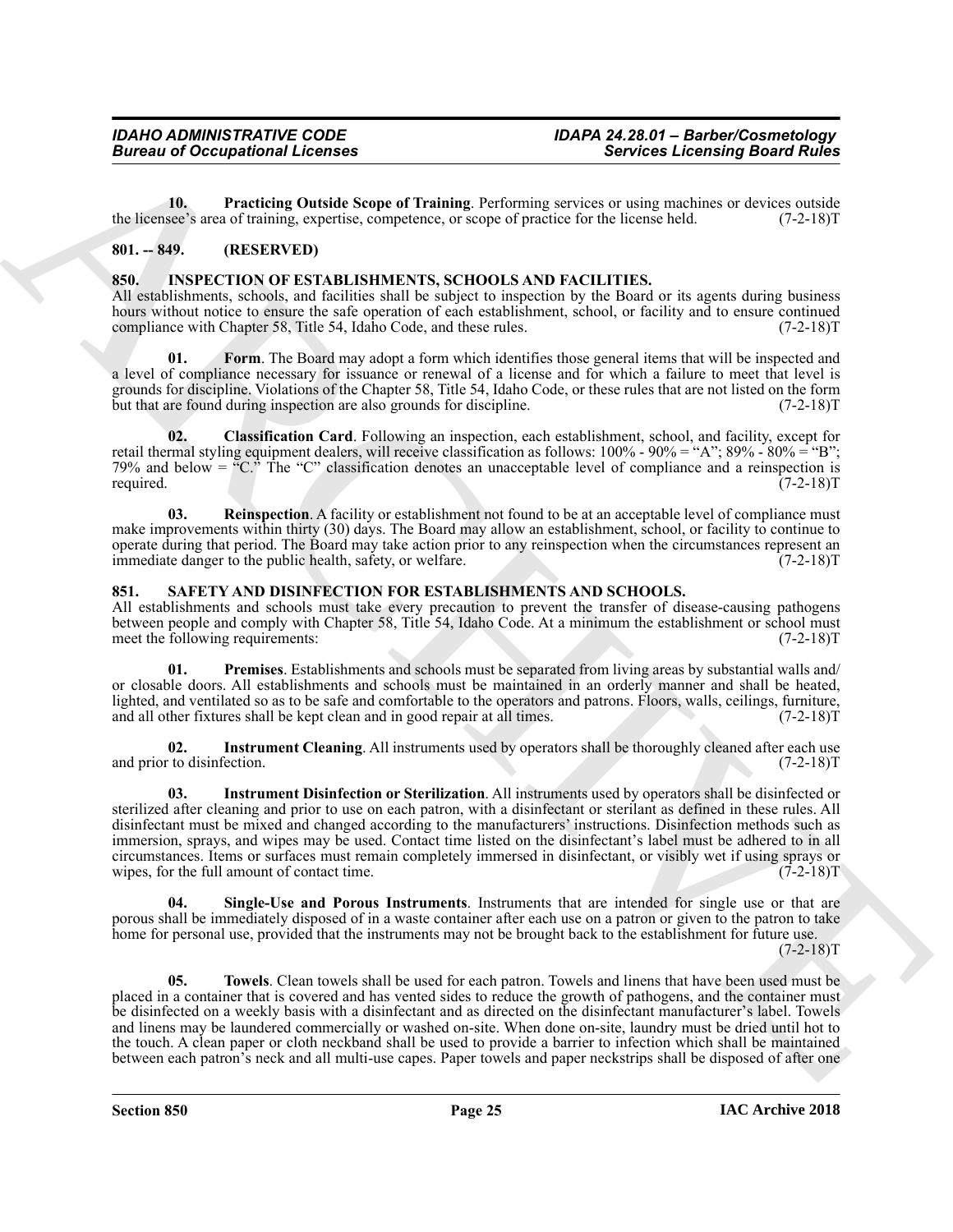# *IDAHO ADMINISTRATIVE CODE IDAPA 24.28.01 – Barber/Cosmetology*

<span id="page-25-3"></span>(1) use.  $(7-2-18)T$ 

Biomas of Occupations I. Leonard Control is the set of the set of the set of the set of the set of the set of the set of the set of the set of the set of the set of the set of the set of the set of the set of the set of t **06. Storage of Equipment**. All towels, linens, and instruments, except for electrical instruments, shall be stored in clean, closed cabinets, drawers, or containers after they are cleaned and disinfected. All electrical instruments must be stored in a clean place, such as a hook, stand, or on a clean towel after they are cleaned and disinfected and may not be stored in cabinets, drawers, or containers that contain clean or disinfected items. All items that have been used must be kept in a closed, covered container with solid sides that is clearly identified as containing used items. Containers for used items must be disinfected on a daily basis. (7-2-18)T

<span id="page-25-0"></span>**Dispensers**. All solutions and compounds shall be clearly labeled, maintained, and dispensed in a manner to prevent contamination of the unused portion. All single-use applicators used to dispense a solution or compound shall be disposed of in a waste container after one (1) use. (7-2-18)T

<span id="page-25-4"></span>**08. Waxes and Waxing Services**. Paraffins, waxes and all other solutions or compounds shall be covered and maintained free of any foreign contaminants. Only disinfected or unused, single-use items may be placed into a container that holds wax or paraffins. Waxes and paraffins must be dispensed for use on a patron in the following manner: (7-2-18)T

**a.** Wax may be removed from a multi-use wax pot for use on a patron by one of the following methods:  $(7-2-18)T$ methods:  $(7-2-18)T$ 

i. Single-use spatula disposed of after a single dip/application; (7-2-18)T

ii. Disinfected plastic spatulas with one disinfected spatula used for each dip into the wax pot; or  $(7-2-18)T$ 

iii. Placement of all wax needed for entire service in a single-use, disposable cup or a container that can be properly cleaned and disinfected, such as a stainless steel bowl. The cup, any remaining wax, and all singleuse applicators must be immediately disposed of at the conclusion of the service. This is the only instance in which a single applicator may be used for an entire service. (7-2-18) T

**b.** Paraffin wax must be portioned out for each patron in a bag or other container, or dispensed in a manner that prevents contamination of the unused supply. All portions used on a patron must be disposed of immediately following use. (7-2-18)T

<span id="page-25-1"></span>**09. Makeup Services**. All makeup and makeup services must follow the requirements in Section 852 of these rules.  $(7-2-18)T$ 

**10. Nail Services**. A licensee must comply with the following disinfection procedures between every (7-2-18) patron:  $(7-2-18)T$ 

<span id="page-25-2"></span>**a.** All pedicure bowls, basins or tubs must be cleaned and disinfected prior to each use as follows:  $(7-2-18)T$ 

| Empty pedicure bowl.                                                            | $(7-2-18)T$ |
|---------------------------------------------------------------------------------|-------------|
| Remove all removable parts, including screens, foot plates, impellers and fans. | $(7-2-18)T$ |

iii. Clean removable parts with soap or detergent and water, rinse, and immerse parts in disinfectant g manufacturer's directions for proper contact time. (7-2-18) following manufacturer's directions for proper contact time.

| 1V. | Scrub bowl with soap or detergent and rinse with clean water. | $(7-2-18)T$ |
|-----|---------------------------------------------------------------|-------------|
|     | Replace removable cleaned and disinfected parts.              | $(7-2-18)T$ |

vi. Fill bowl and add disinfectant to achieve proper concentration. (7-2-18)T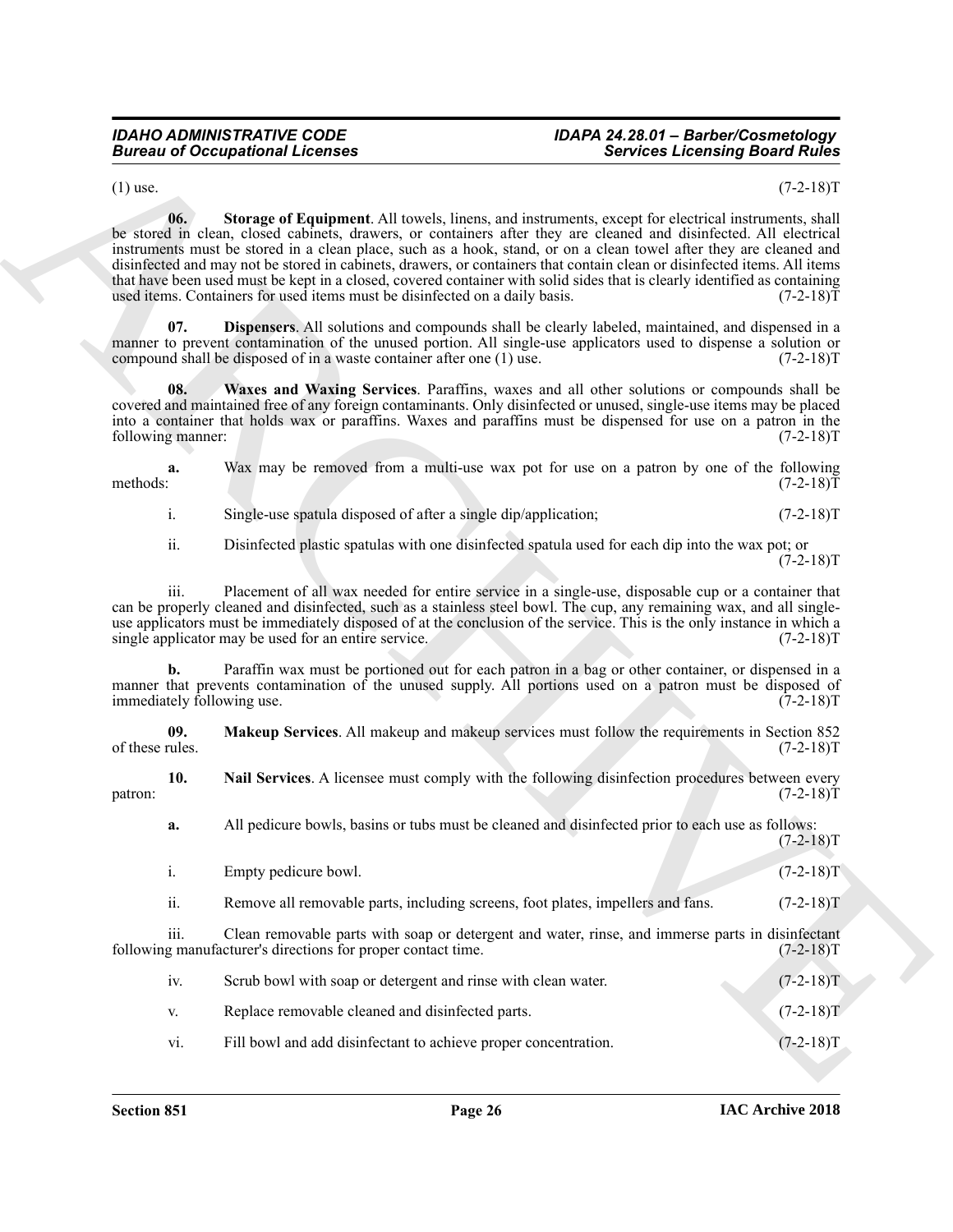#### *IDAHO ADMINISTRATIVE CODE IDAPA 24.28.01 – Barber/Cosmetology*  **Bureau of Occupational Licenses**

vii. Allow disinfectant solution to sit, or run through system for bowls with circulating water for the turer's recommended contact time. (7-2-18) manufacturer's recommended contact time.

<span id="page-26-4"></span>viii. Drain the tub, rinse and air dry or wipe dry with clean paper towel. (7-2-18)T

**b.** Metal drill bits may be soaked in acetone to remove nail product. When removed from the acetone, they must be cleaned using soap, water, and a brush, and then rinsed prior to immersion in disinfectant. Drill bits must remain in disinfectant for full contact time. (7-2-18)T

Because of Cocosigntifications of the state of the state and the state of the state of the state of the state of the state of the state of the state of the state of the state of the state of the state of the state of the **11. Water Supply and Hand Washing**. Water supplies shall be from an approved source. Sufficient basins with hot and cold running water, approved drainage systems, soap and single-use towels shall be conveniently located within the work area. Operators and students shall wash their hands with running water and soap prior to providing service to any patron. When hand washing is not practicable, hand sanitizer of at least seventy percent  $(70\%)$  alcohol may be used.  $(7-2-18)$ T

<span id="page-26-2"></span>**12. Restroom Facilities**. Clean, adequate and convenient restroom facilities, located and accessible from within the building where the shop or school is located, shall be available for use by operators and patrons. A basin with hot and cold running water, approved drainage systems, soap and single-use towels shall be provided within said facilities. All operators and students must wash their hands with running water and soap and then dry their hands with a single-use towel after using the restroom. (7-2-18)T

<span id="page-26-3"></span>**13. Safety**. Clearly identifiable first-aid kit must be readily accessible on the premises. No animals are allowed in shops or schools except service dogs trained to do work or perform tasks for persons with disabilities. The definition of service animals and disabilities shall be as set forth in U.S. Department of Justice Regulations at 28 C.F. R. Section 36.104 effective August 11, 2016. (7-2-18)T

<span id="page-26-1"></span>**14. Licenses and Classification Cards**. All establishments and schools must be licensed prior to their operation and must be under the direct supervision of a licensed operator. A current establishment and/or school license, valid operator license(s), a copy of these safety and disinfection rules, and a valid classification card shall be conspicuously displayed in the work area of each establishment or school for the information of operators, Board agents, and the public. (7-2-18) agents, and the public.

#### <span id="page-26-5"></span><span id="page-26-0"></span>**852. SAFETY AND DISINFECTION FOR RETAIL COSMETICS DEALER FACILITIES AND MAKEOVER OR GLAMOUR PHOTOGRAPHY BUSINESSES.**

All retail cosmetic dealers and makeover or glamour photography businesses must take every precaution to prevent the transfer of disease-causing pathogens between people and must comply with Chapter 58, Title 54, Idaho Code. At a minimum the dealer or business must meet the following requirements: (7-2-18) a minimum the dealer or business must meet the following requirements:

<span id="page-26-7"></span>**01. Cake, Loose or Liquid Makeup**. All makeup that comes in a cake, loose, or liquid form, must be transferred to a palette with a disinfected or single-use spatula for use with a single customer and in a manner to prevent any contamination. Any excess make-up must be disposed of immediately following use on or by a customer.  $(7-2-18)T$ 

**02. Makeup Pencils**. Make-up pencils that require a sharpener must be sharpened prior to each use. Sharpeners must be cleaned and disinfected in accordance with Subsections 851.02 and 851.03 of these rules. Eyeliner that does not require a sharpener must have a portion transferred to a palette with a disinfected or single-use spatula for use on a single customer. (7-2-18)T

<span id="page-26-10"></span><span id="page-26-9"></span><span id="page-26-8"></span><span id="page-26-6"></span>**03. Mascara**. Single-use applicators must be used in the application of mascara. (7-2-18)

**04. Brushes and Implements**. All implements and applicators, including brushes, that are used on customers or made available to be used by customers must be stored, cleaned, and disinfected or disposed of in accordance with Section 851 of these rules. (7-2-18)T

**05. Displays**. All make-up should be covered when not in use. When make-up displays are accessible blic, single-use applicators for all make-up must be readily available. (7-2-18) to the public, single-use applicators for all make-up must be readily available.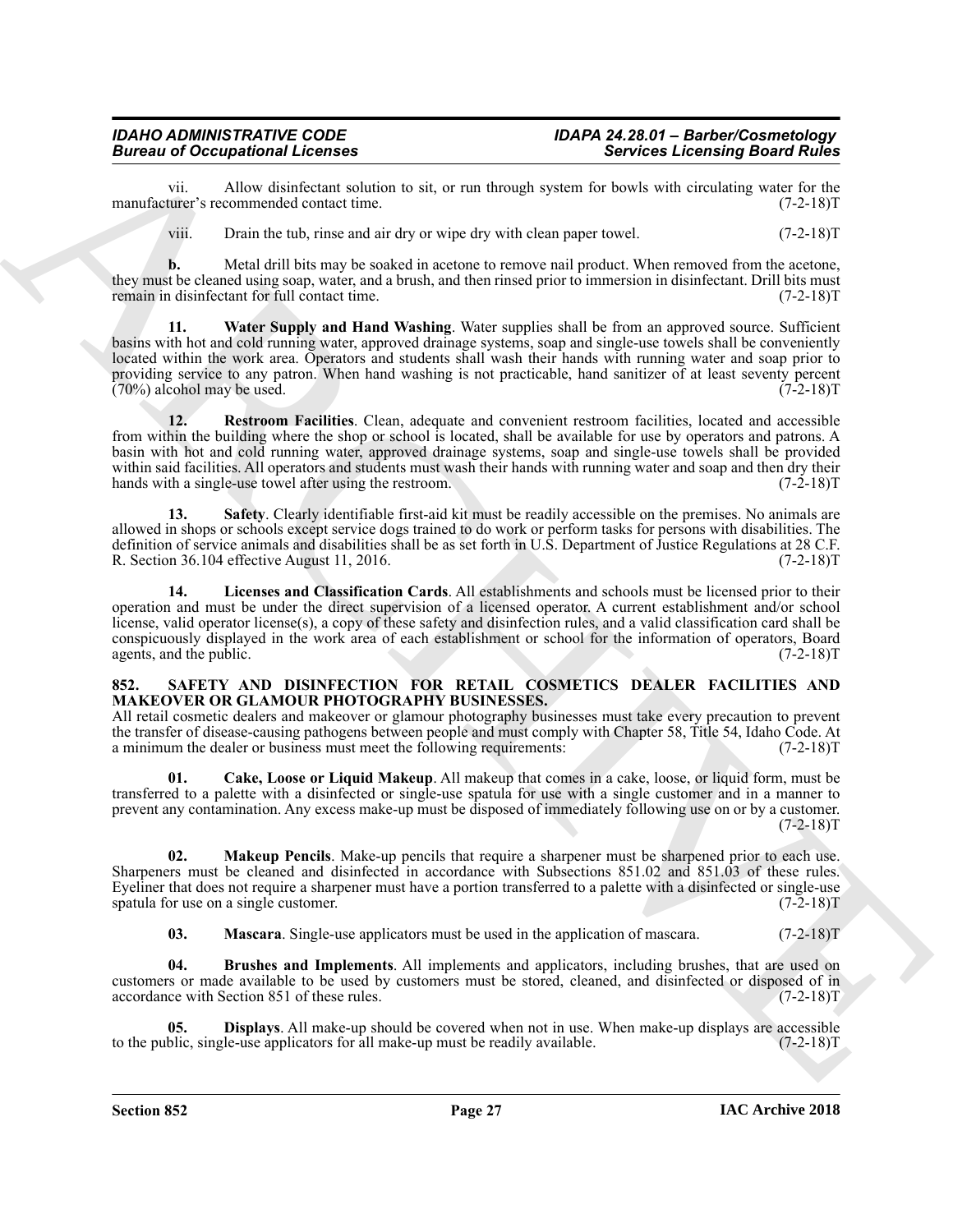<span id="page-27-4"></span>**06.** Water Supply and Restroom Facilities. The facility or business must meet the requirements in ons 851.11 and 851.12 of these rules. Subsections  $851.11$  and  $851.12$  of these rules.

<span id="page-27-3"></span><span id="page-27-2"></span>**07. First-aid Kit**. The facility or business must have a clearly identifiable first-aid kit readily accessible on the premises.  $(7-2-18)T$ 

**Bureau of Occupation II** (Revised and Revise the State of Services Lecturing Board Radio Control in the Schwarz of Eq. (A) (Revision III (Revision III) (Revision III) (Revision III) (Revision III) (Revision III) (Revisio **08. Licenses and Classification Card**. All retail cosmetics dealers and glamour or makeover photography businesses must be licensed prior to their operation. A current license, a copy of these safety and disinfection rules, and a valid classification card shall be conspicuously displayed in the work area of each facility for the information of employees, Board agents, and the public. (7-2-18)T

<span id="page-27-5"></span><span id="page-27-0"></span>**853. SAFETY AND DISINFECTION FOR RETAIL THERMAL STYLING DEALER FACILITIES.** All retail thermal styling equipment dealers must take every precaution to prevent the transfer of disease-causing pathogens between people and must comply with Chapter 58, Title 54, Idaho Code. At a minimum the dealer must meet the following requirements:  $(7-2-18)$ T

<span id="page-27-6"></span>**01. Cleaning, Disinfection, and Storage**. All implements and electrical equipment used on a customer must be cleaned, disinfected, and stored in accordance with Subsections 851.02, 851.03, 851.04, and 851.06 of these rules. (7-2-18)T

<span id="page-27-7"></span>**02.** First-aid Kit. The facility or business must have a clearly identifiable first-aid kit readily le on the premises. (7-2-18) accessible on the premises.

<span id="page-27-8"></span>**03. Registration and Classification Card.** All retail thermal styling equipment dealers must be registered prior to their operation. A current registration, a copy of these safety and disinfection rules, and a valid classification card shall be conspicuously displayed in the work area of each facility for the information of employees, Board agents, and the public. (7-2-18)T

<span id="page-27-1"></span>**854. -- 999. (RESERVED)**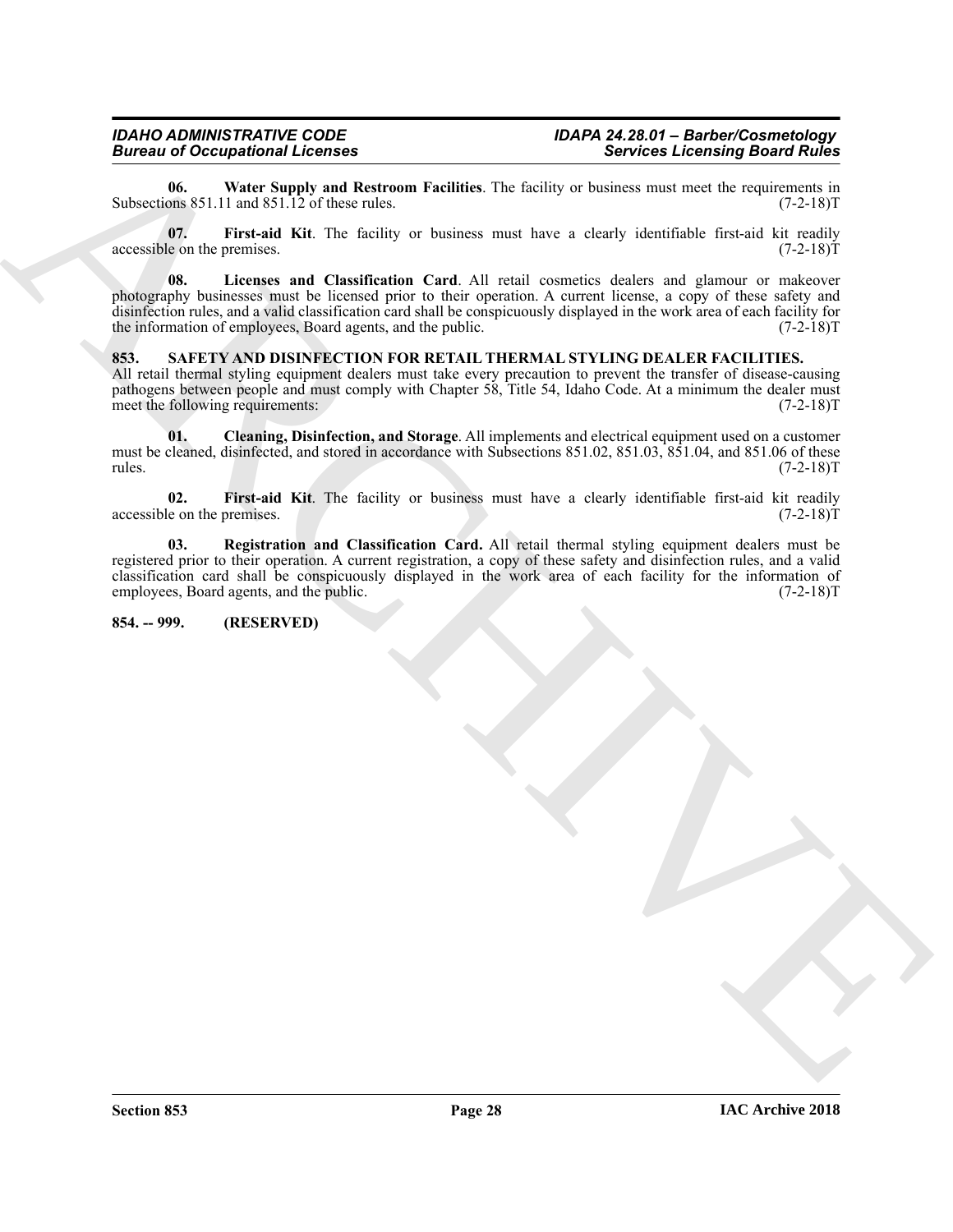# *Subject Index*

### **A**

Administrative Appeal 3 Application 5 Application Deadline Date 5 Applications Must Be Complete 5 Filing an Application 5 Lack of Activity 5 Supporting Documents 5 Apprentice Registration & Apprenticeships 22 Application & Qualifications 22 Instruction 22 Out of State Apprenticeship 23 Recordkeeping 23 Supervision 22 Termination of Registration 23 Approved Examination 12

#### **B**

Barber & Cosmetology School Requirements 16 Cessation of School 18 Change in Ownership or Location 17 Clinical Work 17 Curriculum 17 Faculty or Instructors 17 Operations 17 Premises 16 Student Records To be Maintained by the School 17

#### **D**

Definitions 3 Board 3 Bureau 3 Clean 4 Clinical Services or Clinical Work 4 Disinfect 4 Disinfectant 4 Establishment 4 Facility 4 First-Aid Kit 4 Makeup 4 Patron<sub>4</sub> Record of Instruction 4 Single-Use 4 Sterilant 4 Sterilize 4

### **E**

Educational Program Standards For Courses Of Instruction 19 Barber 19 Barber-Stylist 19 Cosmetology 20

Electrology 21 Esthetics<sup>2</sup>20 Haircutter 21 Instructor 21 Nail Technology 20 Establishment Changes In Ownership or Location 15 Addition of an Owner 15 Board Must Be Informed of All Changes 15 Deletion of an Owner 15 License Status 15 Out of Business 15 Transfer of Ownership 15

#### **F**

Fees 5 Duplicate License Fee 6 Examination Fee 6 License by Endorsement Fee 6 Refund of Fees 6 Reinstatement Fee 6

#### **I**

Incorporation By Reference 3 Inspection Of Establishments, Schools & Facilities 25 Classification Card 25 Form 25 Reinspection 25

### **L**

Legal Authority 3 Licensure & Operation Of Primary & Contiguous Establishments 13 Businesses Other Than Cosmetological Establishments or Barber Shops 14 Conditions for Issuance 14 Contiguous Establishment License 14 Primary Establishment License 14

### **O**

Office – Office Hours – Mailing Address & Street Address Open Meetings 3 Organization & Operations Of The Board 5 Meetings 5 Organization 5

### **P**

Practice Outside Of A Licensed Establishment 23 Cleansing 24 Coloring 24 Extensions 24

Hair Styling 23 Makeup Application 24 Nail Services 24 Safety & Disinfection 24 Temporary Hair Removal 24 Public Records Act Compliance 3

### **Q**

[A](#page-4-6)nthroposite [C](#page-24-3)ontrol (methods ) interdeterry  $\lambda$  (methods ) interdeterry  $\lambda$  (methods ) interdeterry  $\lambda$  (methods ) interdeterry  $\lambda$  (methods ) interdeterry  $\lambda$  (methods ) interdeterry  $\lambda$  (methods ) interdeterry  $\$ Qualifications For All Licenses Or Certificates For Individuals 6 Age 6 Education 6 Good Moral Character 7 Qualifications For Makeup Artist Certificate 10 Additional Education/ Training 11 Documentation of Education/ Training 11 Education/Training 10 General 10 Qualifications For Original Barber License 7 Education 7 Examination 7 General 7 Qualifications For Original Barber Or Barber-stylist Instructor License 11 Education and Experience 11 Examination 12 Licensure 11 Qualifications For Original Barber-Stylist License 7 Education 8 Examination 8 General 7 Qualifications For Original Cosmetologist License 8 Education 8 Examination 9 General 8 Qualifications For Original Cosmetology Instructor License 12 Education 12 Examination 12 Experience 12 General 12 Licensure 12 Qualifications For Original Electrologist License 9 Education 9<br>Examination 9 **Examination** General 9 Qualifications For Original Esthetician License 9 Education 9 Examination 9

**IAC Archive 2018**